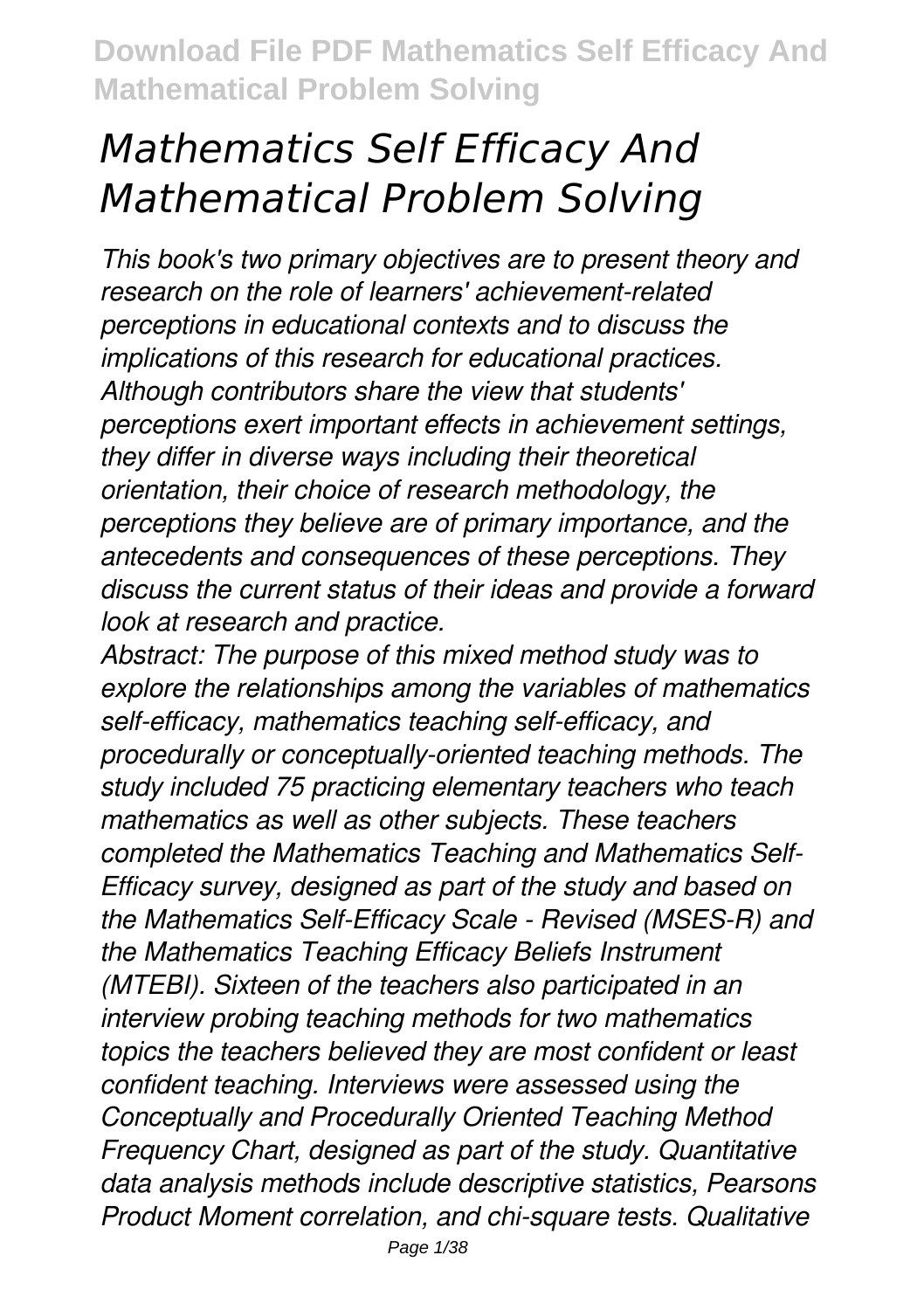*data analysis includes case study anecdotes for two of the interviewed teachers. Results indicate a strong relationship between mathematics self-efficacy and mathematics teaching self-efficacy and suggest that mathematics self-efficacy may be a precursor to mathematics teaching self-efficacy. Additionally, results indicate that when teaching their most confident mathematics topic teachers are more likely to use conceptually oriented teaching methods and when teaching their least confident mathematics topic teachers are more likely to use procedurally oriented teaching methods. This study offers findings to mathematics teacher educators and elementary mathematics teachers about the importance of developing mathematics self-efficacy and mathematics teaching self-efficacy because of their relationship to teachers choices of instructional methods. Additionally the two instruments developed in the study will help future researchers assess these variables.*

*Descripción / Resumen (Inglés): The present volume represents a compilation of international teacher education practice and research with a focus on Teacher Education for Contemporary Contexts. It draws upon the diverse educational perspectives, teaching procedures, knowledge, and situated contexts where the discipline takes shape. The sections of this book comprise research papers accepted for presentation during the 18th International Study Association on Teachers and Teaching (ISATT) Biennial Conference that will take place from July 3rd to July 7th in Salamanca, Spain. Around 300 delegates from 57 countries across the globe and a large Scientific Committee of 80 colleagues have contributed academically and professionally to support our ability to share the contents of this volume. The main conference topic is search and research. Searching is the action of looking carefully at people, objects, and situations in order to find something concealed or to discover something beyond the* Page 2/38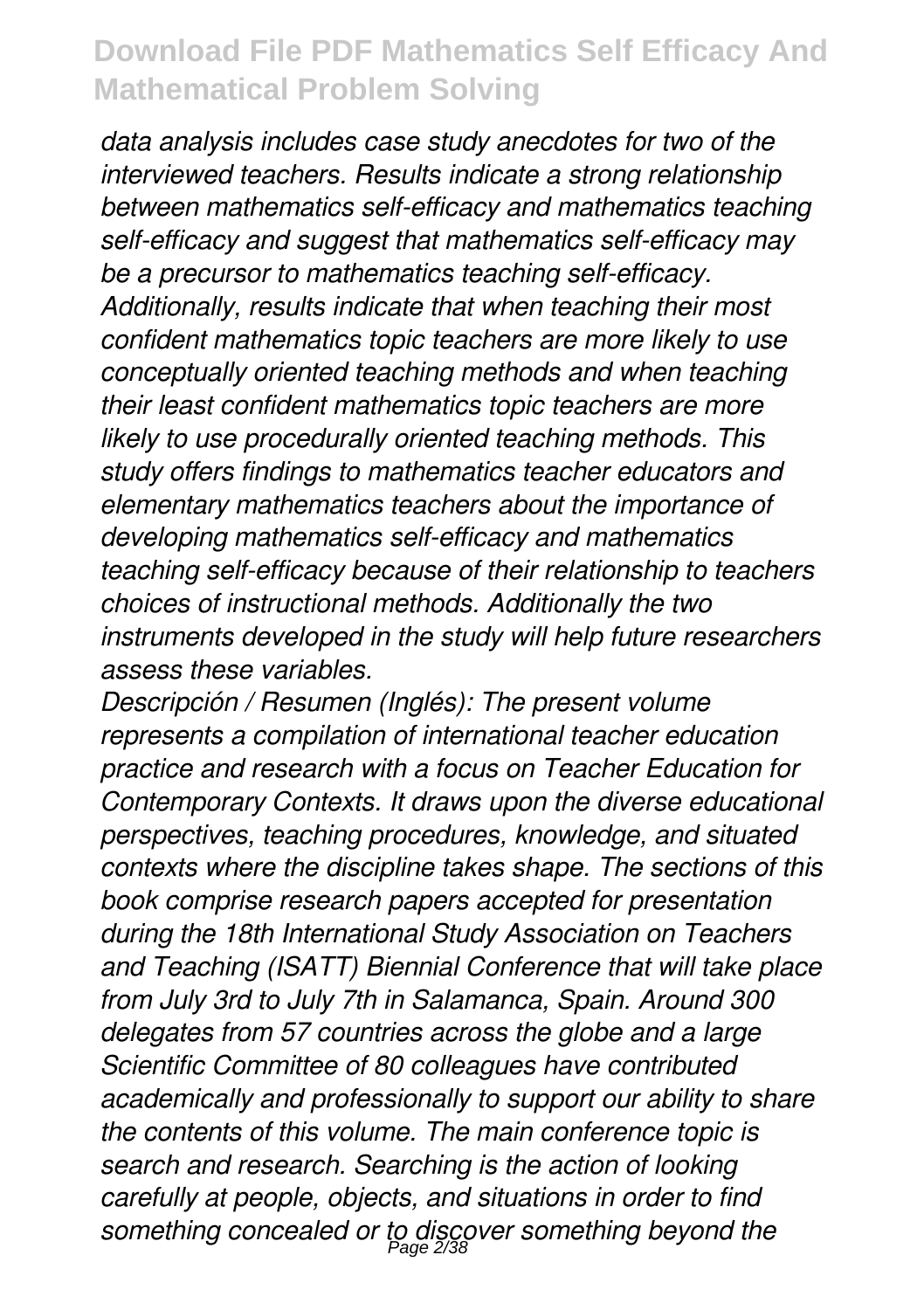*ordinary. This is what teachers do in their classrooms and, primarily, 'search' represents their endeavours to construct professional knowledge as a result of developing practice. Researching is systematic inquiry that intends to discover new knowledge and/or to refute educational theories, a process typically rendered by teacher educators and other researchers. The focus of this 18th biennial ISATT conference is to bring together both "search" and "research", connecting practice and theory (or 'praxis'), with the purpose of offering relevant solutions to realistic classroom problems. The editorial process followed three differentiated phases: The first phase required abstract submission with the purpose of being accepted for the conference. A double (or triple) blind review was conducted to evaluate whether the papers submitted were suitable for the conference. A rate of 87% of the papers were accepted for presentation. The second phase encouraged authors to voluntarily submit a full paper of 3,000 words. A total of 111 full papers were then subjected to an open review process with the main purpose of suggesting to authors ways of further improving the presentation of their valuable research. A third phase, not yet completed and therefore beyond the scope of this book, was the review and selection of the outstanding papers, papers that were deemed eligible for the post-proceeding publication (i.e., less than 15% of the total). The central intent of the book is to contribute to fostering scholarly discussions and to inform future teaching trajectories, strengthen lines of research in teacher education and demonstrate the opportunities and constraints in our professional work. Its added value highlights the commonplace in international research that serves to depict how the field of teacher education is moving forward in an increasingly global society. All in all, teachers, teacher educators and researchers learn by effective communication processes, whether in in personal/professional interactions or* Page 3/38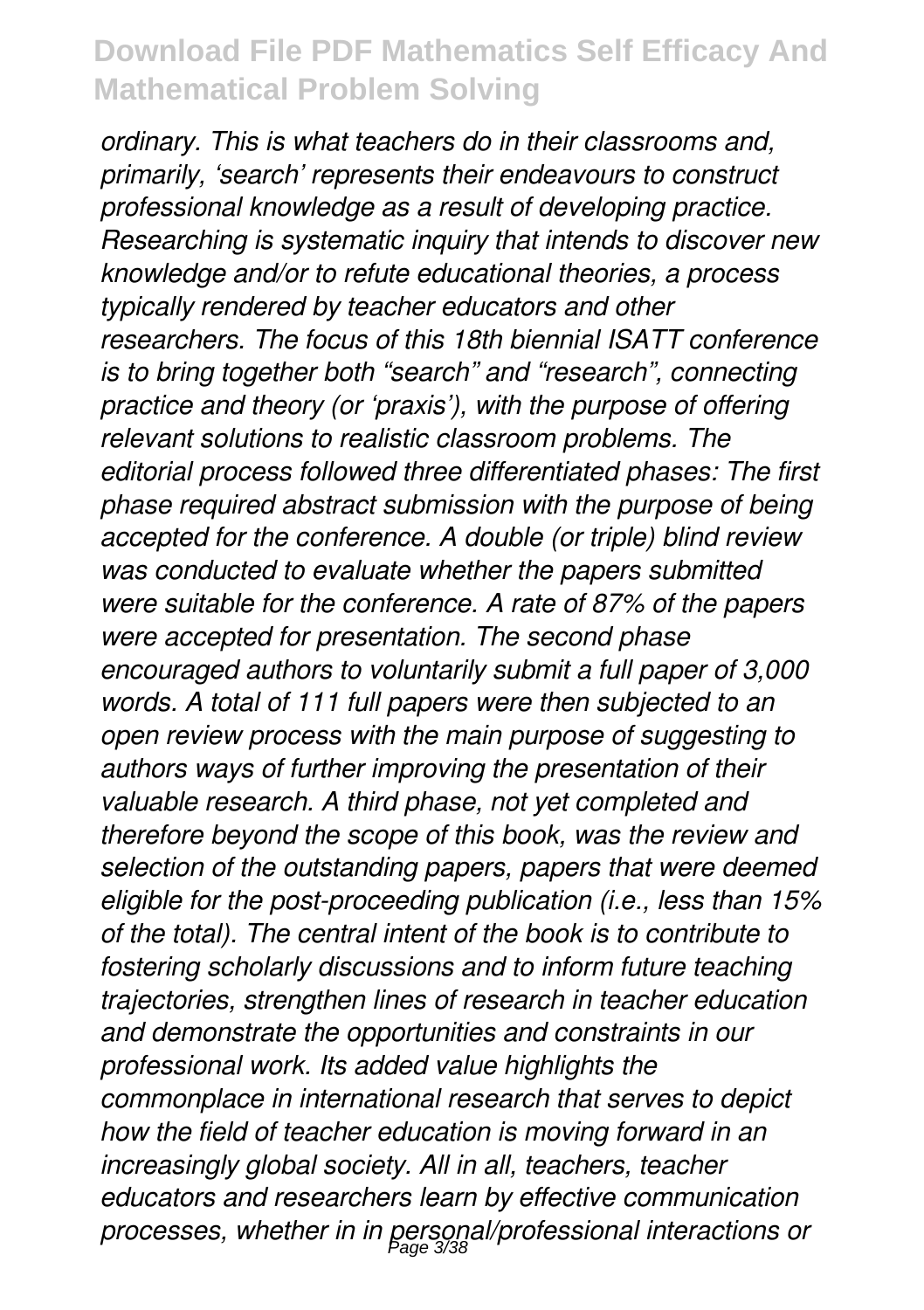*in the use of digital technologies. Positive interactions lead to building strong communities of learners, which in turn, leads to the production of valuable knowledge and better understandings about learning and teaching. With the upcoming commemoration of its 800th anniversary in the year 2018, the University of Salamanca, as the oldest university in operation in Spain, is proud to host the ISATT 18th biennial conference and to support the exceptional work of many researchers in the field of Teacher Education by compiling and editing the work in this volume. Furthermore, the local Organizing Committee and the ISATT Executive Committee hope you will experience a rewarding intellectual experience as a result of your contributions and knowledge, as both academics and practitioners. Thank you very much for providing us this exciting opportunity to work with you. We warmly welcome you to Salamanca – a truly historic and a contemporary context! Descripción / Resumen (Español / Castellano): El presente volumen está integrado por una recopilación de prácticas e investigaciones internacionales de formación docente centradas en la formación de profesores en la sociedad actual. Se basa en las diversas perspectivas educativas, los procedimientos de enseñanza, conocimiento y contextos sociales. Las secciones de este libro comprenden trabajos de investigación aceptados para su exposición en las XVIII Conferencia Bienal Internacional de Estudios de Profesores y Enseñanza (ISATT) que tendrá lugar del 3 al 7 de julio en Salamanca, España. Alrededor de 300 delegados de 57 países de todo el mundo y un gran Comité Científico de 80 colegas han contribuido académica y profesionalmente en favor de este evento. El tema principal de la conferencia es la búsqueda y la investigación. «Buscar» es la acción de mirar cuidadosamente a las personas, objetos y situaciones para encontrar algo escondido o descubrir algo más allá de lo ordinario. Esto es lo que los maestros hacen en sus clases y,* Page 4/38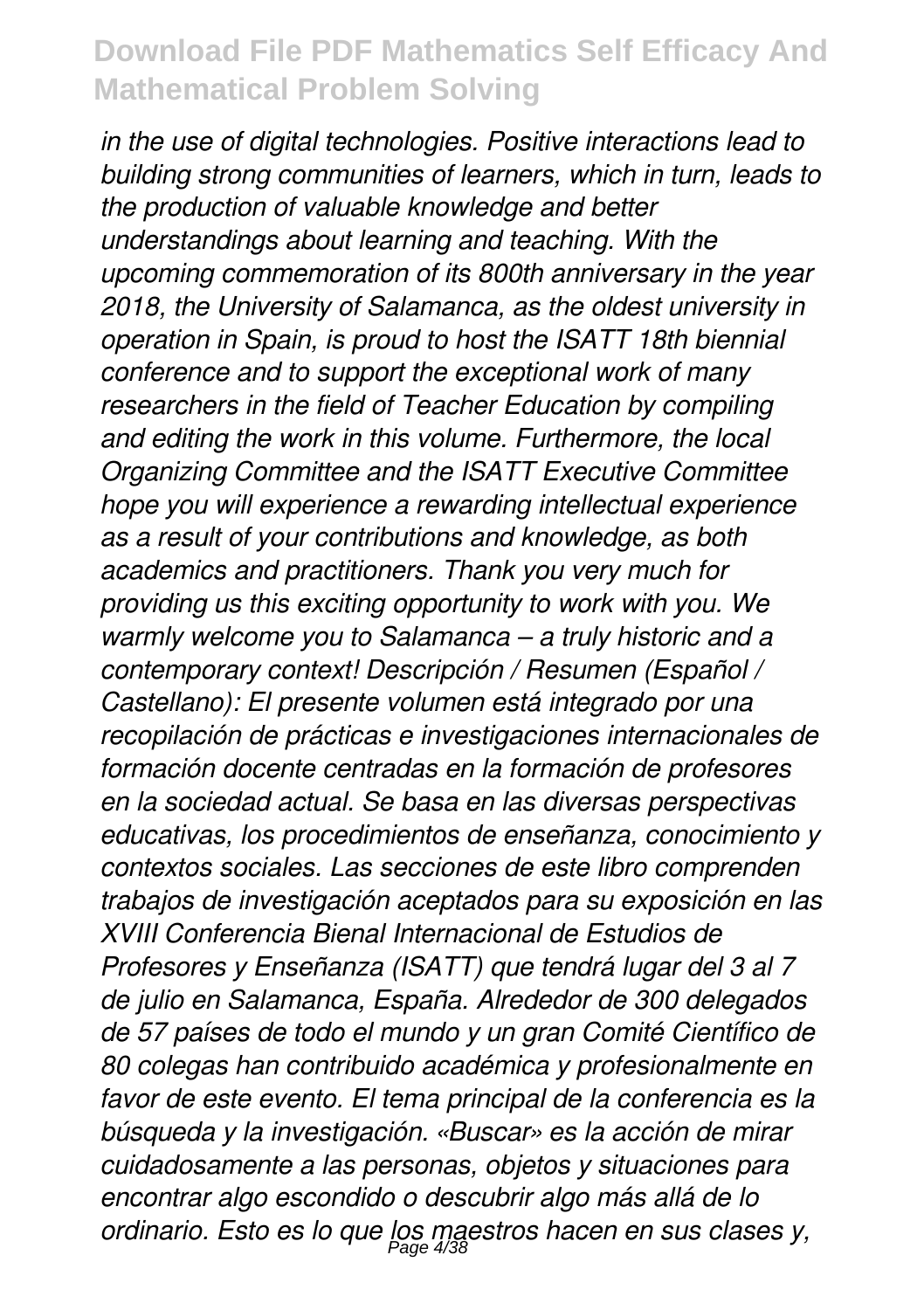*sobre todo, la búsqueda representa sus esfuerzos para construir conocimiento profesional como resultado del desarrollo de la práctica cotidiana. La «investigación» es una investigación sistemática que pretende descubrir nuevos conocimientos y/o refutar teorías educativas, un proceso que suelen dar los educadores de profesores y de otros investigadores. El objetivo de esta 18ª conferencia ISATT es reunir tanto la «búsqueda» como la «investigación», conectando la práctica y la teoría (o praxis) con el propósito de ofrecer soluciones relevantes a los problemas reales de la clase. El proceso editorial siguió tres fases diferenciadas: 1. Requirió el envío de resúmenes con el propósito de que fuesen aceptados para la ser expuestos en la conferencia. Se realizó una revisión doble ciego (o triple) para evaluar si los artículos presentados eran adecuados. Se aceptó una tasa de 87% de los trabajos para su presentación. 2. La segunda fase requirió de los autores en envío en período voluntario de un trabajo completo de 3.000 palabras. Un total de 111 trabajos fueron sometidos a un proceso de revisión abierta con el propósito principal de sugerir a los autores formas de mejora. 3. Una tercera fase, aún inconclusa, y por lo tanto fuera del alcance de este libro, fue la revisión y selección de los documentos pendientes, los documentos que se consideraron electos para la publicación posterior al procedimiento (es decir, menos del 15% del total). La intención central de esta obra es contribuir a fomentar el debate académico e informar sobre futuras trayectorias de enseñanza, fortalecer las líneas de investigación en la formación del profesorado y demostrar las oportunidades y limitaciones en nuestro ámbito. Su valor es el de destacar el lugar común en la investigación internacional que sirve para describir cómo el campo de la formación de maestros avanza en una sociedad cada vez más global. En general, los maestros, los educadores de educadores y los investigadores aprendan mediante procesos* Page 5/38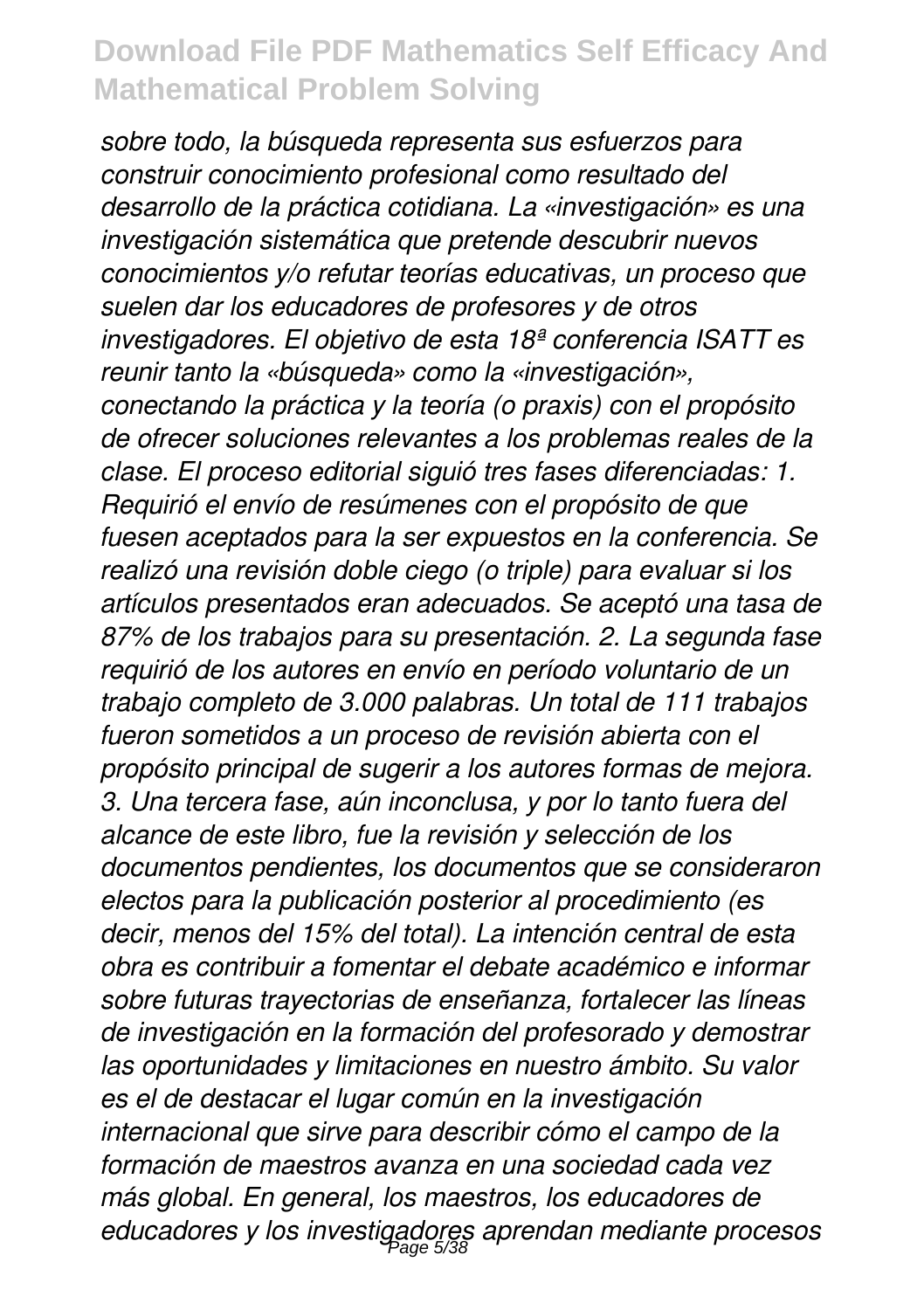*de comunicación eficaces, ya sea en interacciones personales/profesionales o en el uso de tecnologías digitales. Las interacciones conducen a la construcción de comunidades fuertes de estudiantes, que a su vez, conduce a la producción de conocimientos valiosos y mejores sobre el aprendizaje y la enseñanza. Con la próxima conmemoración de su 800 aniversario en el año 2018, la Universidad de Salamanca, como la decana de las españolas, se enorgullece en acoger la XVIII Conferencia Bienal de ISATT y apoyar el trabajo excepcional de muchos investigadores en el campo del Profesor Educación Investigador, editando la obra. Además, el Comité Organizador Local y el Comité Ejecutivo de ISATT esperan que experimente una lectura gratificante como resultado de sus contribuciones y conocimientos, tanto académicos como profesionales. Muchas gracias por brindarnos esta emocionante oportunidad de trabajar con usted. ¡Les damos la bienvenida a Salamanca un contexto verdaderamente histórico y a su vez contemporáneo! "Nothing in life is to be feared, it is only to be understood." Marie Curie: Nobel Physicist This book written by a classroom teacher of mathematics brings a fresh, practical and relevant approach and a less-common perspective to the topic. The primary objective is to improve the self-efficacy of students when studying mathematics and by so doing improve the environment in which they learn and hopefully improve their cognition of the subject. All students need to be numerate citizens in the 21st century. Prior research linking self-efficacy and mathematics enrolment has largely focussed on undergraduates. This study sought input from Year 10 and Year 8 students. The research design is mixed methods with a quantitative survey followed by qualitative interviews. Self-Efficacy was measured using two variables - Self-Rating and Self-Efficacy Score. Mathematical Achievement was measured by students' Numeracy Scores from national* Page 6/38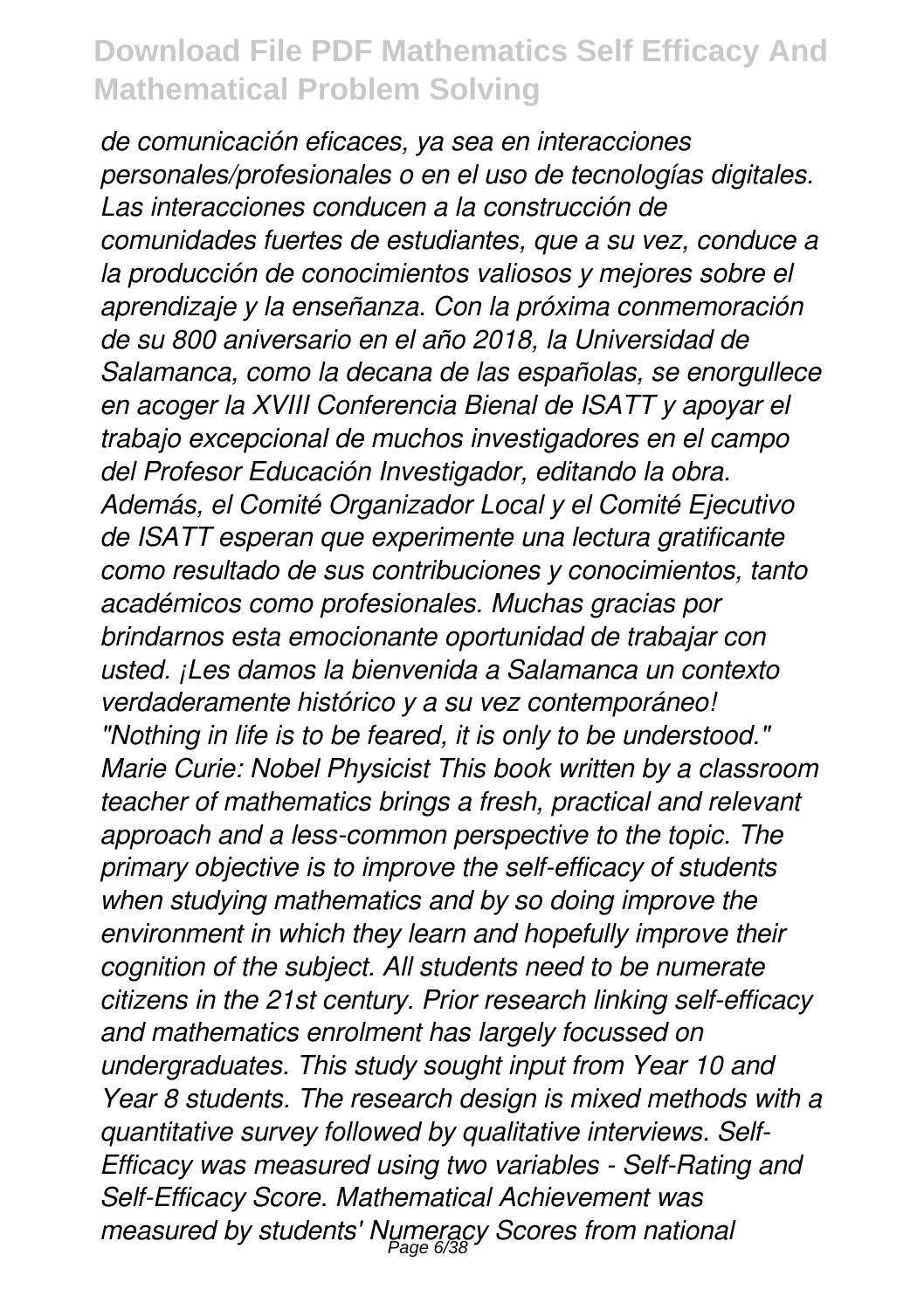*government testing. When students are considered by their Self-Rating category there are similarities across year levels. Self-Rating categories displayed gender differences but the Self-Efficacy sources were gender neutral.*

*The Relationship Between Elementary Teachers' Self-efficacy for Teaching Mathematics and Their Mathematical Knowledge for Teaching*

*Cognitive and Non-cognitive Competencies of Chinese Students in Mathematics*

*A Dissertation*

*The Causes, Consequences, and Solutions for Academic Anxieties*

*Mathematics Self-Efficacy and Flow in Developmental Mathematics Students*

*Teaching and Learning in Maths Classrooms*

**The increasing impact of performance based judgments on schools and teachers in the classroom has its critics and supporters. Some oppose the trend and seek to deny the importance of quantitative measures. Others have sought to find ways of implementing educational measurement constructively and with understanding of the concerns. Classrooms are where the operational business of learning takes place and it is on the quality of life within the classroom that the broader process of learning, concerns for the wider community and others, is nurtured. The climate of the classroom has a large**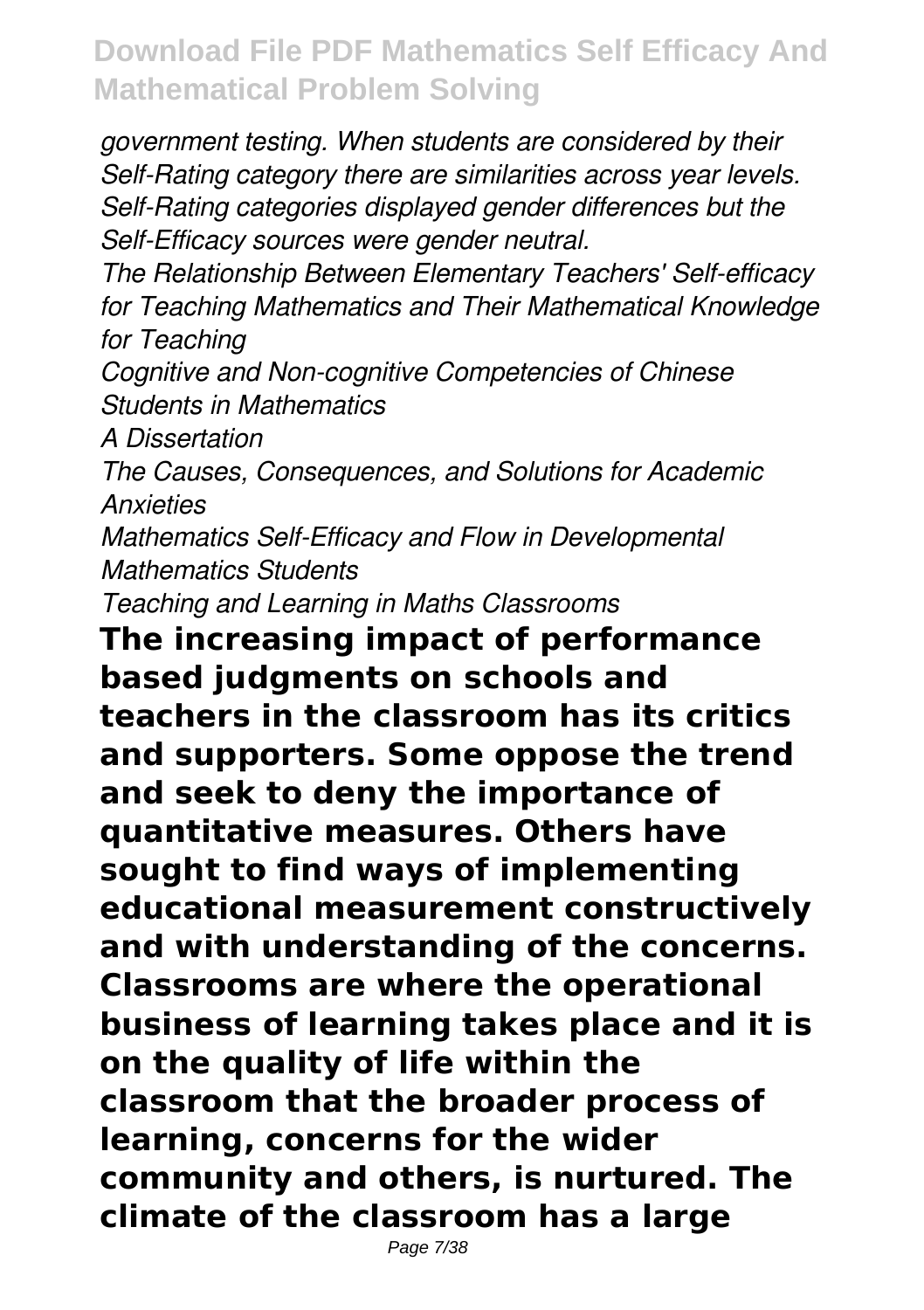**impact on the final outcome measure to which so much interest is directed. To help our understanding of the dynamics involved much work has been done in the development and refinement of quantitative studies to this area by studying essential information about how teachers and students perceive the environments in which the work. Research on classroom climates has reached a practical and theoretical maturity and this volume offers an account of the developments that have taken place and the potential for understanding the classroom as a vital component of the curriculum. This book will also be an essential resource tool for anyone engaged in classroom research. This volume is put together by the National Association of Mathematicians to commemorate its 50th anniversary. The articles in the book are based on lectures presented at several events at the Joint Mathematics Meeting held from January 16–19, 2019, in Baltimore, Maryland, including the Claytor-Woodard Lecture as well as the NAM David Harold Blackwell Lecture, which was held on August 2, 2019, in Cincinnati, Ohio.** Page 8/38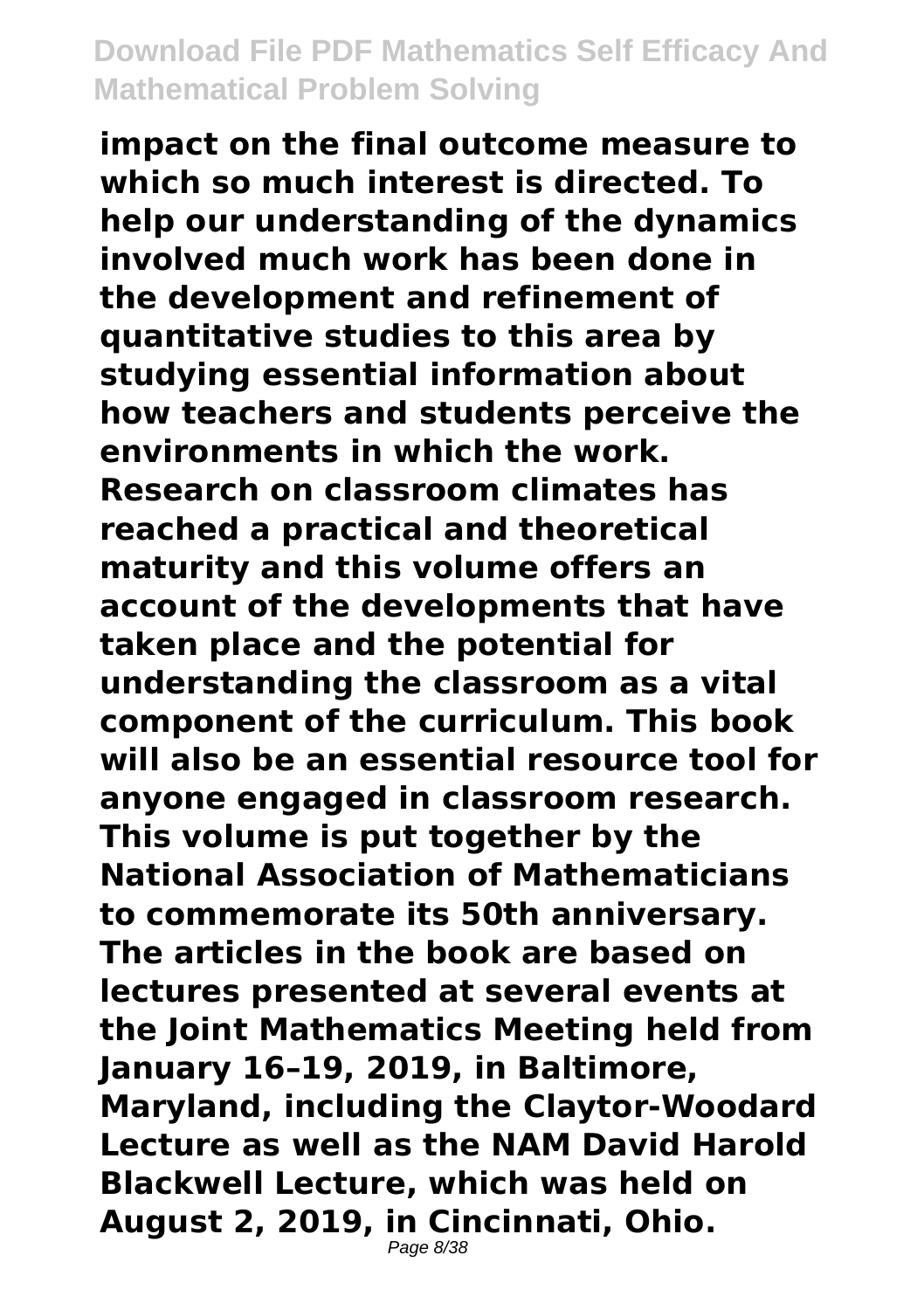**This study investigated the relationship between the actual mathematical ability and the perceived mathematical ability among preservice elementary teachers with low levels of mathematics selfefficacy. In addition, this study investigated how preservice elementary teachers with low levels of mathematics self-efficacy describe their mathematical ability and how it could affect their teaching effectiveness when they enter the classroom. Participants included 42 elementary preservice elementary teachers in a Great Lakes state during their mathematics methods course. Of the 42 elementary preservice teachers who participated in the study, 14 were self-identified as having low levels of self-efficacy with varying levels of mathematical ability. Six of the 14 agreed to be interviewed to gain a deeper understanding of their mathematical ability and their beliefs on being an effective mathematics teacher. Data sources included the self-revised Mathematics Confidence Scale and clinical interviews. The results concerning actual mathematical ability versus perceived ability were mixed.**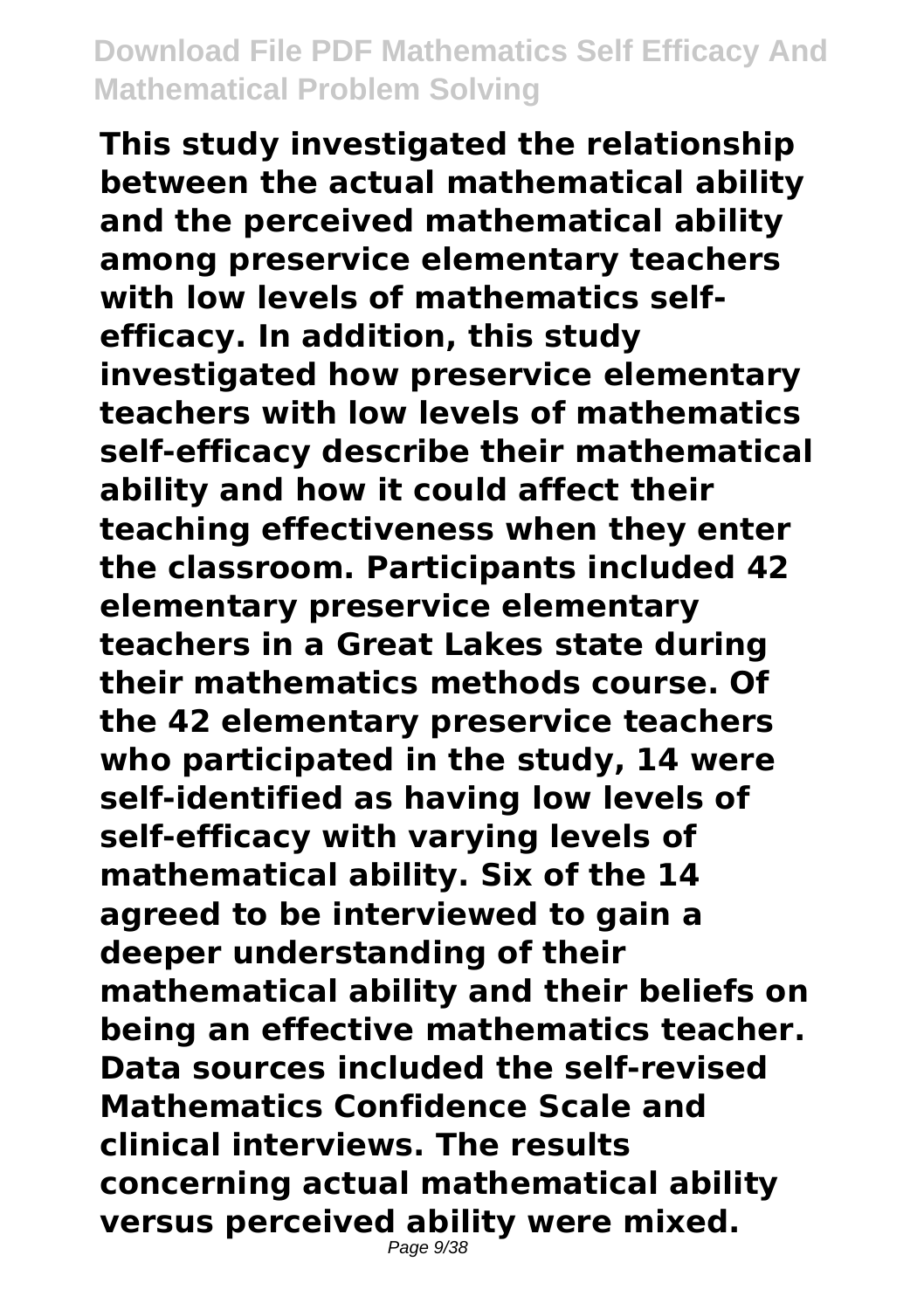**Also, the understanding of fractions, proportions, and ratios continue to be viewed as difficult topics. Findings revealed that the preservice elementary teachers with low-levels of mathematics self-efficacy believe they will be effective mathematics teachers when they enter the classroom, but only after time and much effort. In addition, these same preservice elementary teachers stated that they had negative experience during their elementary school years. Therefore, it can be generalized that there are, and potentially will be, novice elementary teachers that will enter the classroom with (a) low levels of selfefficacy, (b) a lack of mathematical content knowledge, and (c) a lack of awareness of what their negative experiences during their elementary years could potentially do to their future students.**

**Feelings of apprehension and fear brought on by mathematical performance can affect correct mathematical application and can influence the achievement and future paths of individuals affected by it. In recent years, mathematics anxiety has**

Page 10/38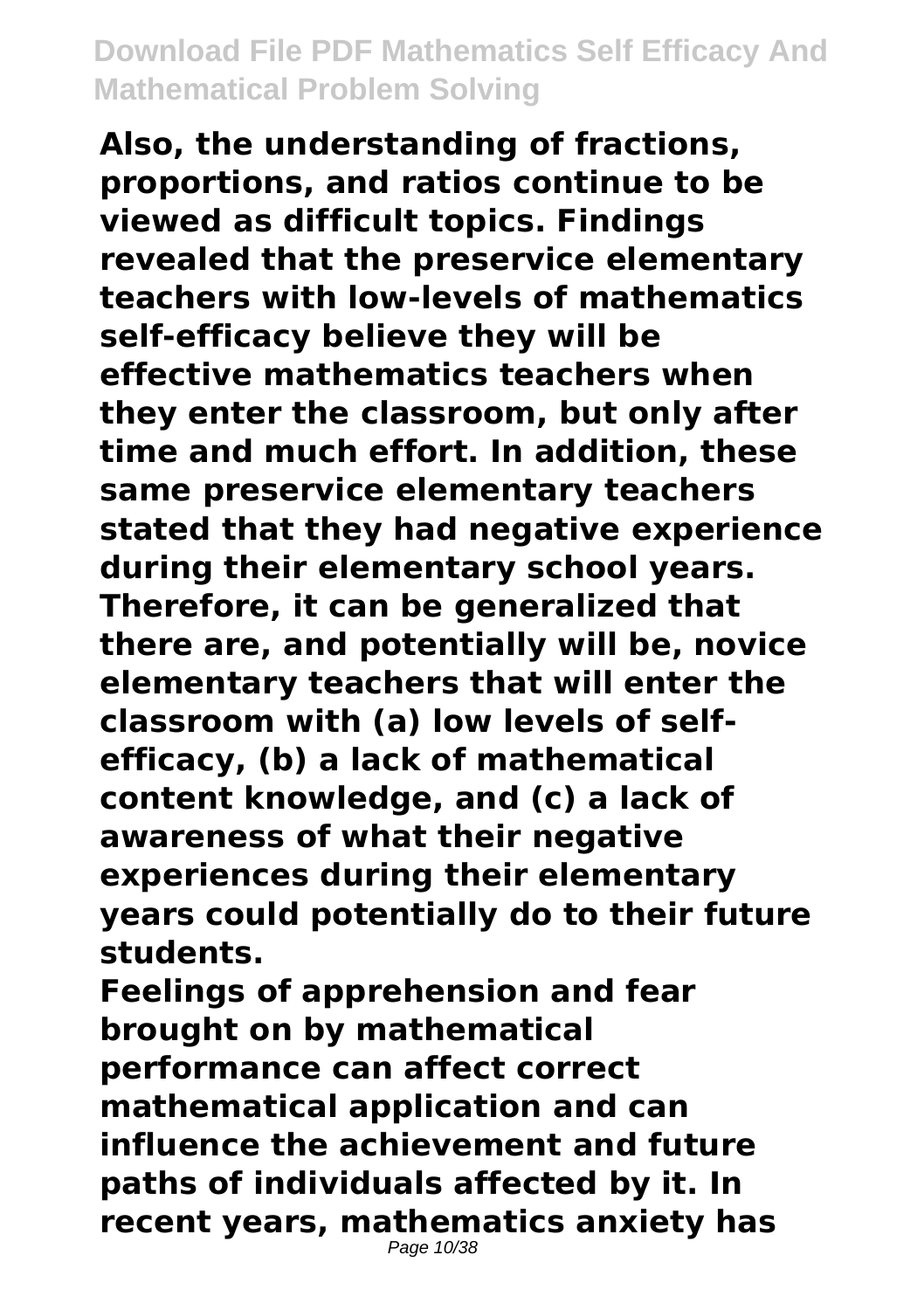**become a subject of increasing interest both in educational and clinical settings. This ground-breaking collection presents theoretical, educational and psychophysiological perspectives on the widespread phenomenon of mathematics anxiety. Featuring contributions from leading international researchers, Mathematics Anxiety challenges preconceptions and clarifies several crucial areas of research, such as the distinction between mathematics anxiety from other forms of anxiety (i.e., general or test anxiety); the ways in which mathematics anxiety has been assessed (e.g. throughout self-report questionnaires or psychophysiological measures); the need to clarify the direction of the relationship between math anxiety and mathematics achievement (which causes which). Offering a revaluation of the negative connotations usually associated with mathematics anxiety and prompting avenues for future research, this book will be invaluable to academics and students in the field psychological and educational sciences, as well as teachers working with students who are**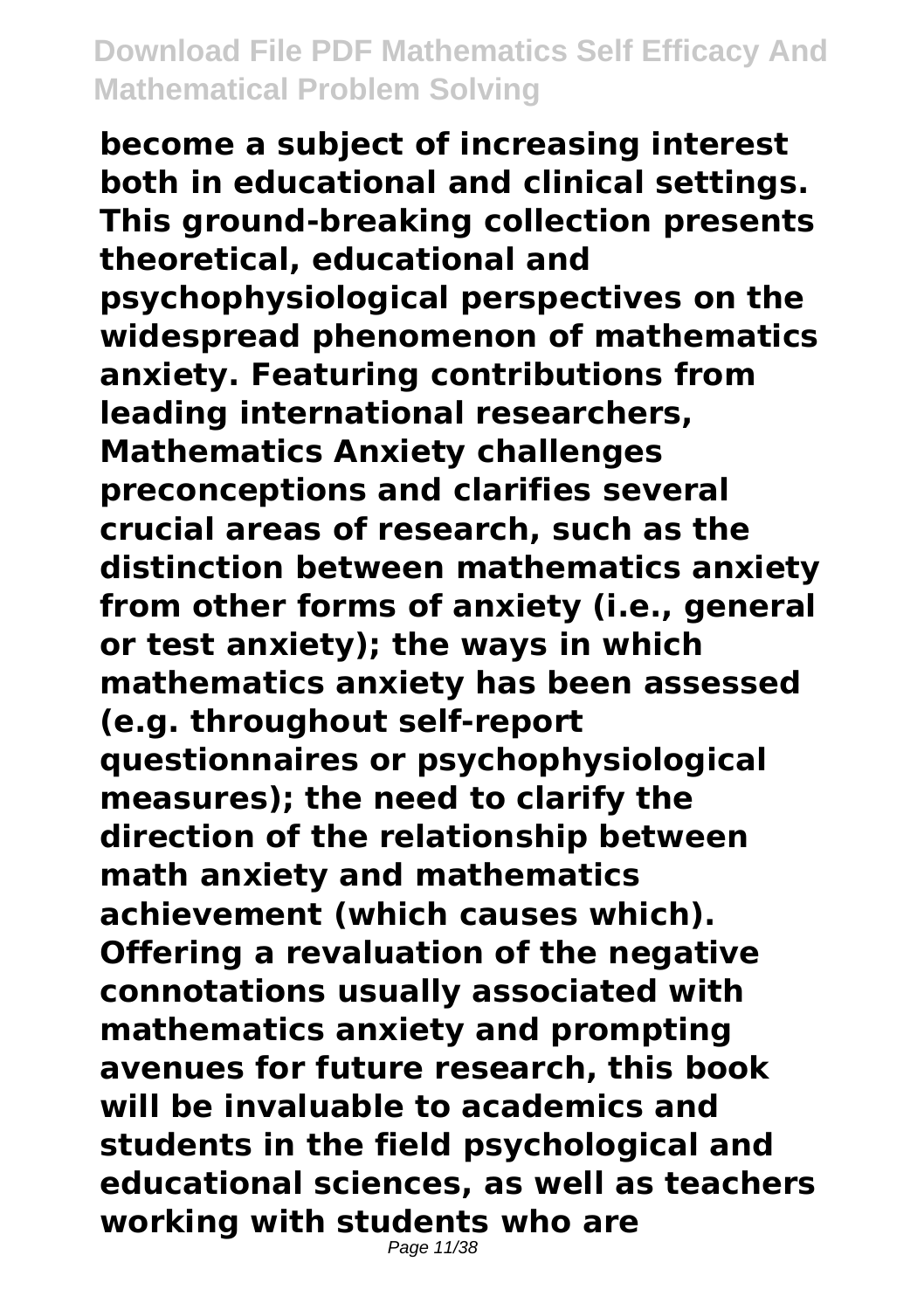**struggling with mathematics anxiety Student Perceptions in the Classroom The Effects of Online Homework on Achievement and Self-efficacy of College Algebra Students Search and research The Golden Anniversary Celebration of the National Association of Mathematicians Identifying Factors Common Among Students who Do Not Fit the Typical Mathematics Self-efficacy and Achievement Correlation Mathematical and Statistics Anxiety: Educational, Social, Developmental and Cognitive Perspectives**

It has been argued by some that boys are inherently better in mathematics than girls (Halpern, 2012; Summers, 2005). However, according to international assessments such as the Trends in Mathematics and Science Study's (TIMSS) and Program for International Student Assessment (PISA), boys do not always outperform girls in mathematics (Mullis, Martin, Foy, & Arora, 2012; OECD, 2014). As such, something other than biology might better explain variations in mathematics performance. One explanation may be selfefficacy, a label used to describe judgments people make about themselves in terms of whether or not they have the capability of doing something (Bandura, 1995; Bandura 1997). Self-efficacy has been found to have a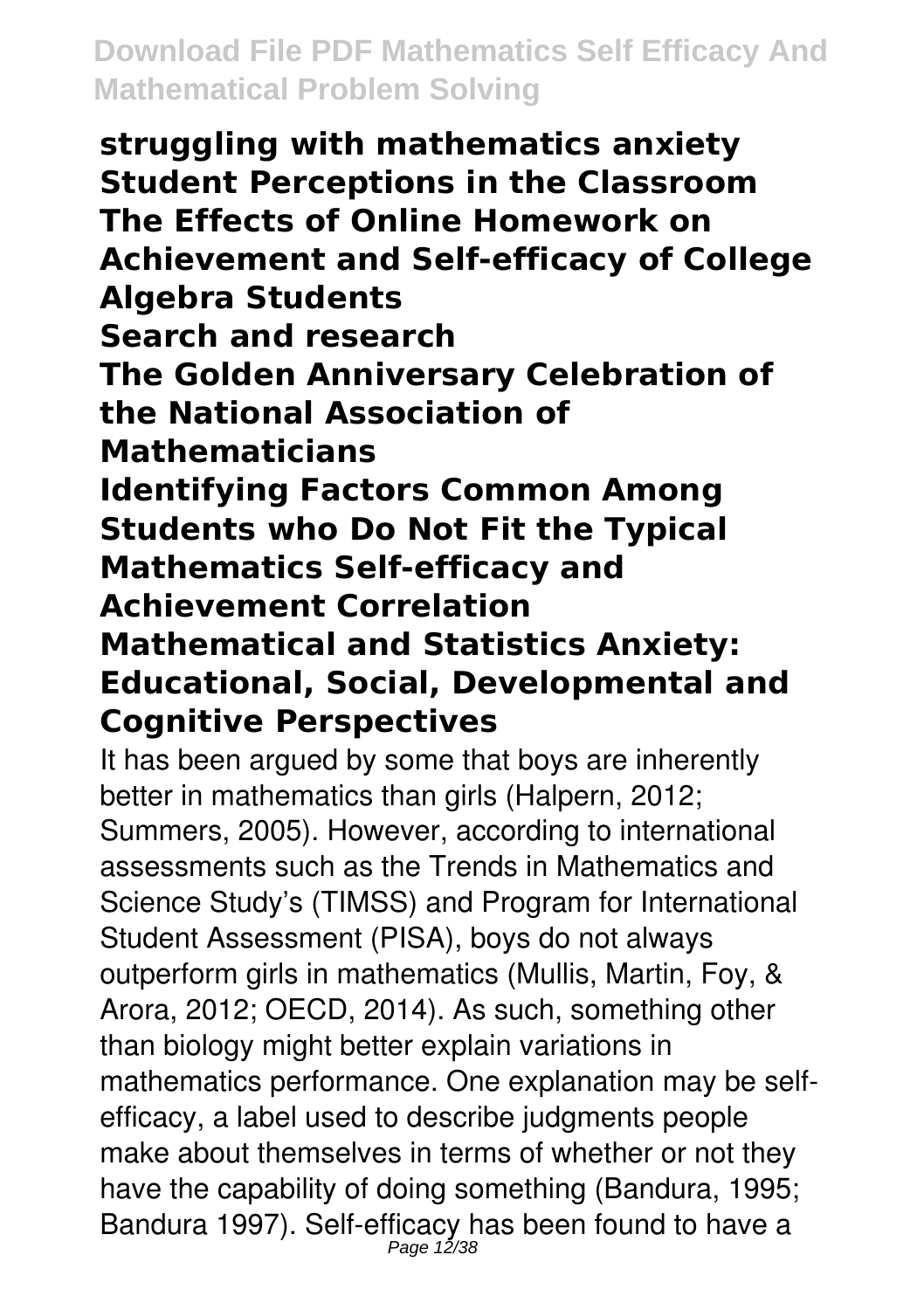significant effect on academic achievement (Bandura, 1995; Bandura 1997); Borman & Overman, 2004; Fast, Lewis, Bryant, Bocian, Cardullo, Rettig, & Hammond, 2010; Pietsch, Walker & Chapman, 2003). This dissertation explored the relationship of gender, selfefficacy, and mathematics achievement on the TIMSS assessment as a way to change biological arguments that boys are inherently better than girls in mathematics. The country of focus is the United States and the students studied were fourth grade participants who took the 2007 TIMSS test ( $n = 7,896$ ) and eighth grade participants who took the TIMSS 2011 ( $n = 10$ , 477). Selfefficacy was examined through responses to selected TIMSS student background questionnaire statements that represented self-efficacy. Results of this study show that gender on its own is not a significant predictor of mathematics achievement. A positive relationship exists between self-efficacy and mathematics achievement. Further, high self-efficacy is the greatest predictor of mathematics achievement studied in this dissertation. High self-efficacy gave boys a greater advantage in mathematics than girls at both grade levels. This work supports the importance of self-efficacy to mathematics achievement and diminishes the significance of gender to the same end. -- Abstract.

This mixed-methods sequential explanatory study was used to determine if teachers' mathematical self-efficacy was impacted as result of a Math Foundations professional development. Over 3 months, this 5-day, 40-hour course utilized various strategies to impact inservice teachers' number sense knowledge. -- The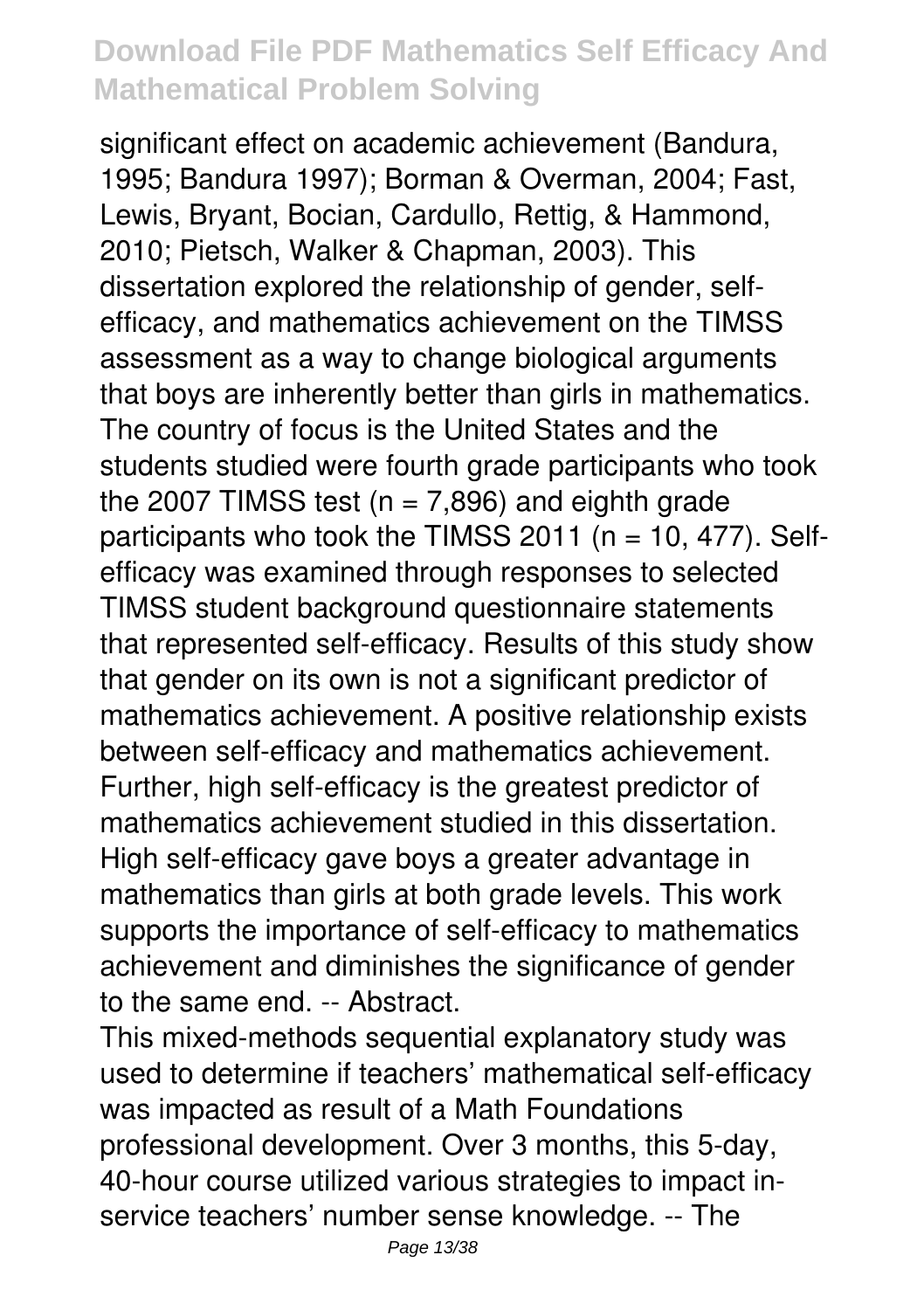review of literature suggested that teacher preparation programs may not be adequately preparing teachers for the classroom. Anxiety and efficacy plague teachers as a result of their inadequacies. To improve teacher capacity, an effective professional development was needed to provide in-service teachers opportunities to increase their number sense knowledge. Research reflected that by improving number sense knowledge, efficacy would be impacted as well. -- To ascertain the impact of this professional development, two quantitative instruments–the Mathematics Teaching Efficacy Beliefs Instrument (measuring general and personal efficacy) and the Teacher Education and Learning to Teach assessment (measuring number sense knowledge)–were analyzed pre and postprofessional development. Additionally, interviews collected qualitative data regarding efficacy and number sense knowledge postprofessional development. -- The conceptual framework for this study suggested that effective professional development would improve teacher content knowledge and improve instruction, which would lead to improving teacher efficacy. The results of the professional development determined that teacher efficacy improved but was not statistically significant, while number sense knowledge improved and was statistically significant as measured by the quantitative instruments. Interviews reflected that teachers improved vocabulary, became more comfortable and confident with the math skills they were previously lacking, gained knowledge behind the "hows" and "whys" of mathematics topics they struggled to teach, and felt that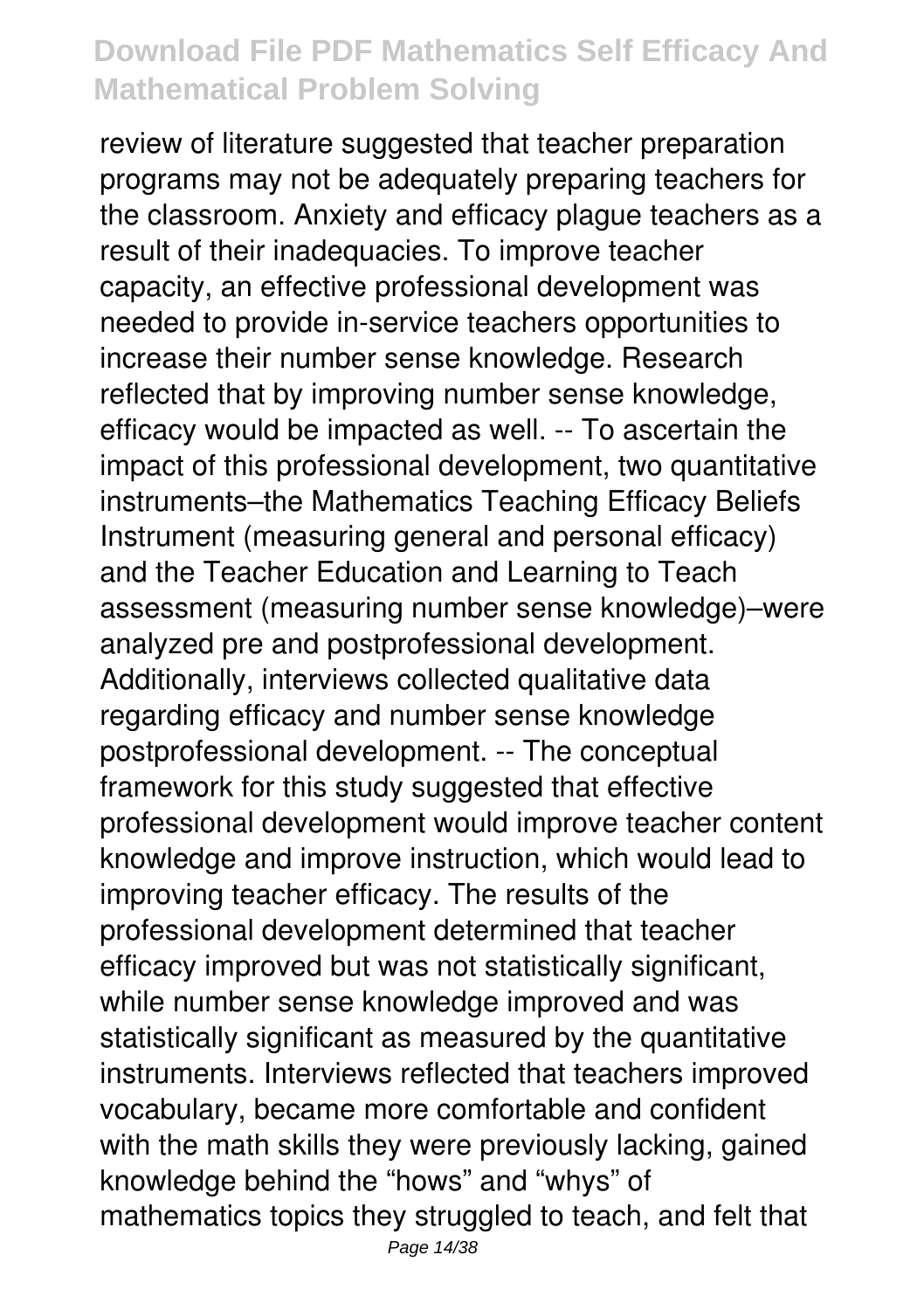they were able to support the students more in their classrooms; thus, participants reflected that the Math Foundations professional development had an impact on their mathematical self-efficacy.

This book seeks to illustrate the research on mathematics competencies and disposition in China according to the conceptual development and empirical investigation perspective. Mathematics education in China has a distinguishing feature a focus of attention to mathematical competency. Paradoxically, there has not been an explicit, refined, and measurable evaluation system in place to assess mathematical competency in China. While academic achievement surveys or evaluations are common, these can only give an overall conclusion about mathematical thinking skills or problem solving abilities. In response to this deficiency, China is beginning to carry out national projects that emphasize defining both a conceptual framework on core competencies in school mathematics and developing a corresponding assessment framework. Thus, the main focus of this volume is the current investigations of different mathematics competencies and mathematical disposition of Chinese students, with the aim of promoting interaction between domestic and international student performance assessment, to provide a more comprehensive understanding of mathematics competencies and disposition in mainland China, and to stimulate innovative new directions in research. The primary audience of this volume is the large group of researchers interested in mathematics competencies, mathematics teaching and learning in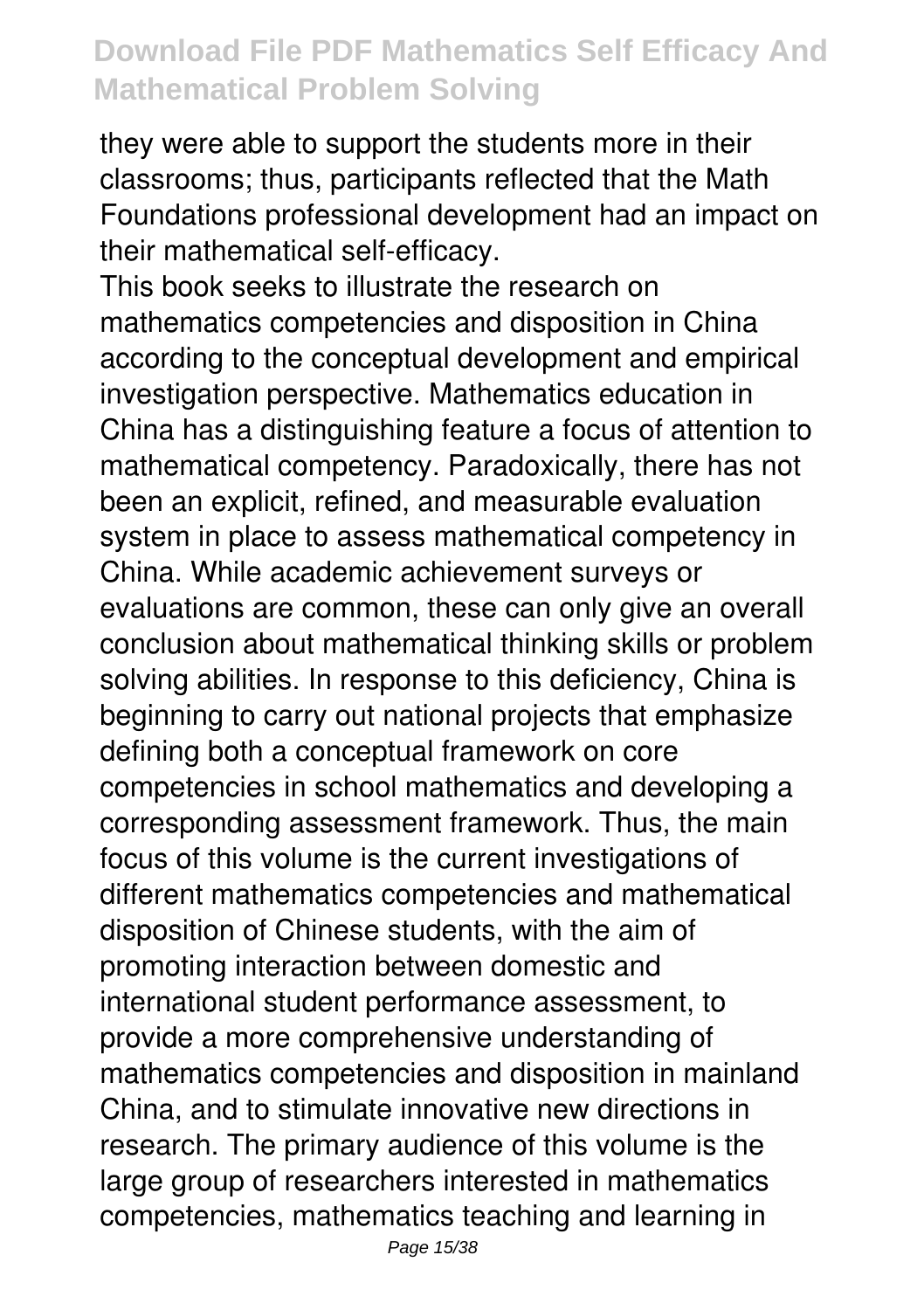China, or comparative studies, or the relation of the three. The book will also appeal to teaching trainers or instructors, as well as be an appropriate resource for graduate courses or seminars at either the master's or doctoral level.

The goal of this book is to bring together the concept of self-efficacy theory with practical how-to strategies for both teachers and parents to use in heightening their students' levels of self-efficacy. The book examines how self-efficacy theory relates to the acquisition of mathematical competence. The text also provides specific and practical how-to strategies for both teachers and parents in applying these principles to classroom mathematics instruction and activities. The self-efficacy practices and applications to mathematics are also suitable for families working with learners outside the school environment. Acquiring mathematical skills requires more than knowing arithmetic tables, memorizing rules, and knowing proofs. It requires a basic belief that one is capable of obtaining this information, making sense of it, and applying and generalizing it in mathematical problems. In addition, a student must believe that obtaining these skills leads to a positive outcome, whether it is perceived to be a good or passing grade, comfort-level in tackling mathematical problems, being able to advance to the next mathematics course, being able to score highly on the math section of the SAT and/or be competitive for a desired job. The ability of students to achieve and exceed grade level competence in mathematics is addressed through the lens of Albert Bandura's Self-Efficacy Theory. This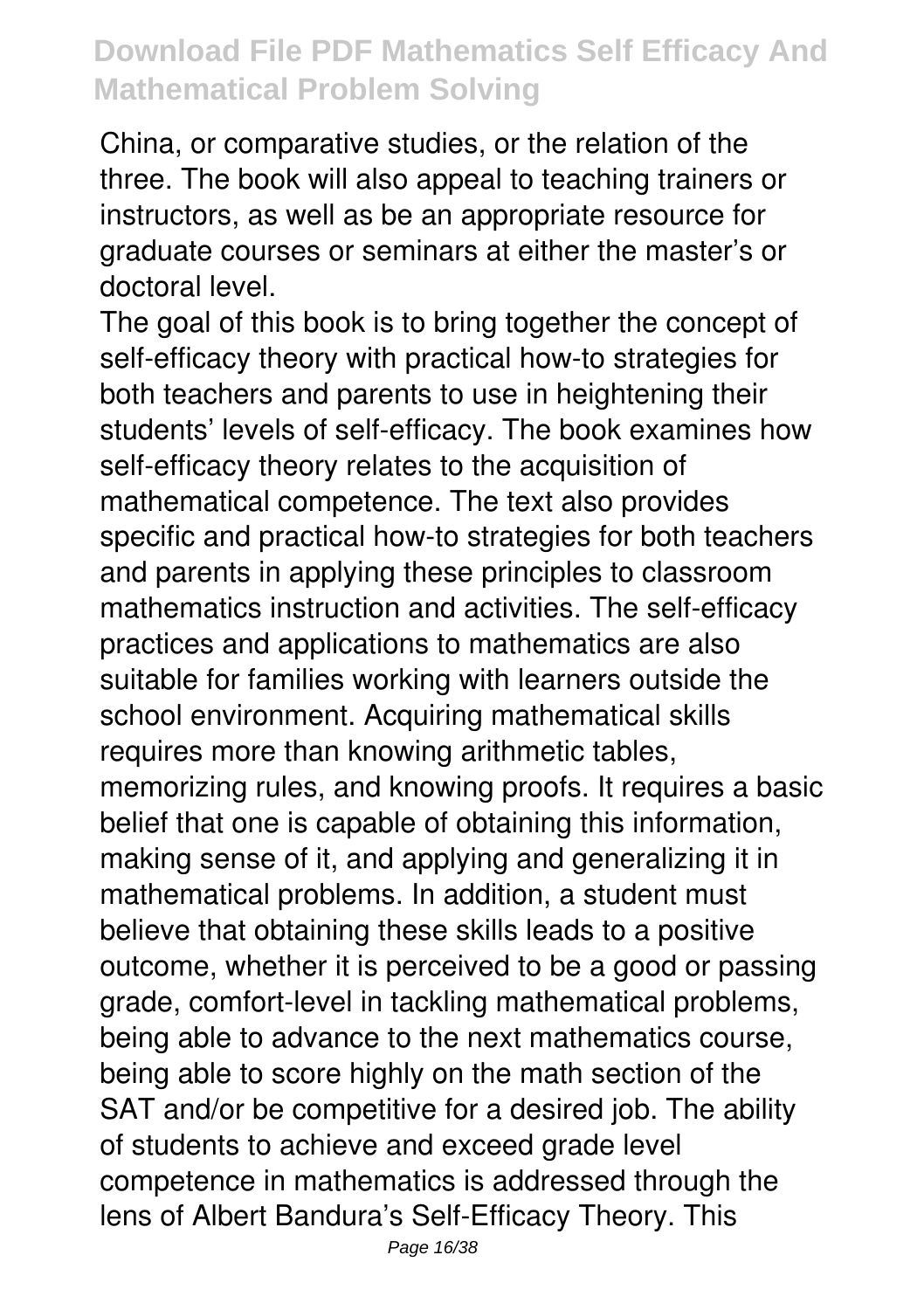theoretical position states that one will persist in mastering a behavior (in this case, mastering mathematical principles and skills), in the face of obstacles or failures—to the extent that one believes he or she has the ability to do so, and that there is a desired outcome for doing so. The research literature on the role of self-efficacy in mathematic instruction is examined to demonstrate the validity of using this concept to increase student (and parent/teacher) confidence in learning and applying grade-appropriate math content. Specific teaching methodologies will be provided that infuse selfefficacy strategies for students. Lastly, teachers and parents are provided strategies to increase their own selfefficacy when it comes to conveying mathematics principles to their child or student, as well as strategies to assess their students' level of self-efficacy over time. Teaching and learning mathematics so that students achieve success at their grade level or above can present a variety of challenges. One barrier that affects learners is the belief that one is not capable of learning mathematics or not naturally talented in the field, not a "math person." As a result, learners may not believe they are capable of a positive outcome for achieving mathematics success. This book is an important resource for pre-service and in-service teachers, as well as families in applying the theory of self-efficacy to support learners in becoming confident and assured in their ability to understand and apply mathematical principles and procedures. Coupled with classroom ready mathematics instructional strategies, the book provides readers with the background, tools and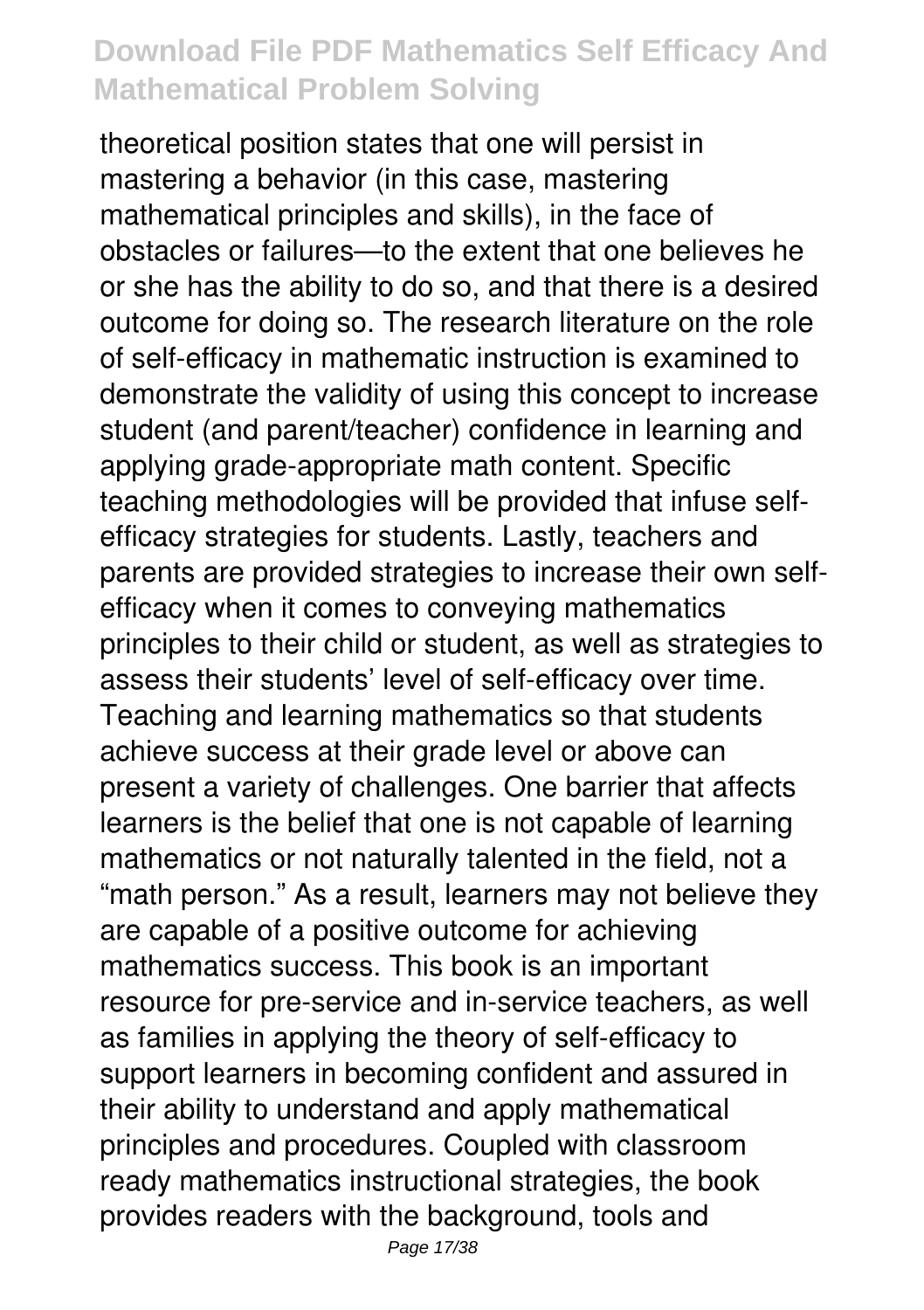strategies needed to carry content success and confidence forward to remain persistent in solving all future mathematical problems.

Investigating the Mathematical Dispositions and Selfefficacy for Teaching Mathematics of Preservice Teachers

PISA 2003 Technical Report

PISA 2012 Results: What Makes Schools Successful (Volume IV) Resources, Policies and Practices PISA 2009 Technical Report

A Correlational Study

#### Mathematics Enrolment Intention, STEM and Career **Choice**

The PISA 2003 Technical Report describes the complex methodology underlying PISA 2003, along with additional features related to the implementation of the project at a level of detail that allows researchers to understand and replicate its analyses. "This book is an important resource for pre-service and in-service teachers, as well as families in applying the theory of self-efficacy to support learners in becoming confident and assured in their ability to understand and apply mathematical principles and procedures. Coupled with classroom ready mathematics instructional strategies, the book provides readers with the background, tools and strategies needed to carry content success and confidence forward to remain persistent in solving all future mathematical problems"--

This fourth volume of PISA 2012 results examines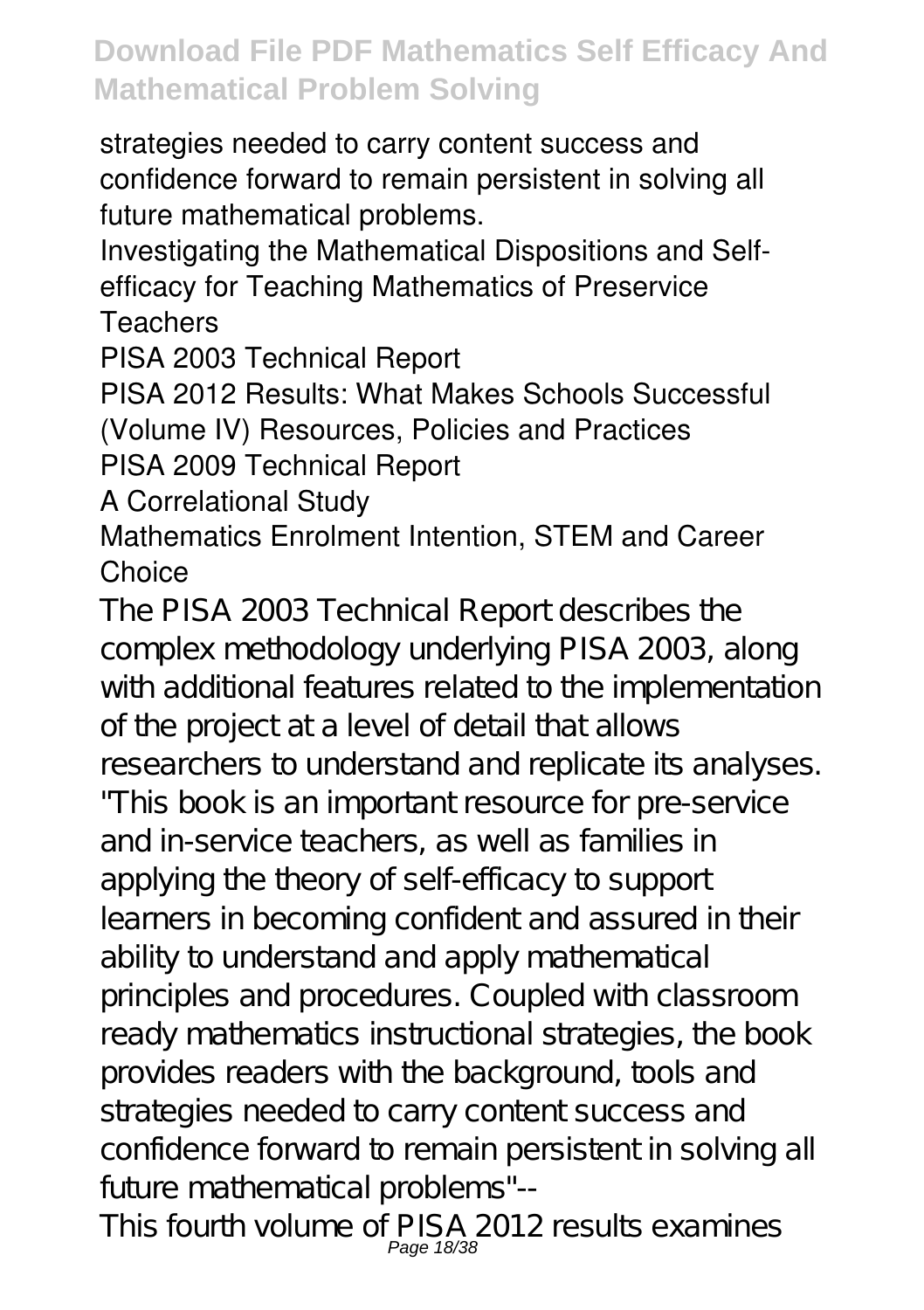how student performance is associated with various characteristics of individual schools and school systems.

"This study examined the relationship between elementary teachers' mathematical knowledge for teaching (MKT) and their self-efficacy for teaching mathematics. Self-efficacy and MKT are of high importance with implications in regards to quality of instruction and the Common Core State Standards for mathematics. Using the Content Knowledge for Teaching Mathematics (CKT-M) instrument, data for this study were collected from thirty-five elementary school teachers participating in the Improving Teachers' Monitoring of Learning Grant at the time. The data were concerned with these teachers' selfefficacy with the pedagogy and content of mathematics using the Self-Efficacy for Teaching Mathematics Instrument (SETMI). Qualitative data were collected pertaining to teachers' perceptions of the positive influences and challenges of implementing the Common Core State Standards into their classroom. A correlational analysis was run with the data collected from the survey to test for a relationship between the two self-efficacy constructs and the MKT. The results indicated no statistically significant relationship between either of the two selfefficacy constructs and participants' MKT. The qualitative data responses revealed the themes of training and support as positive influences, while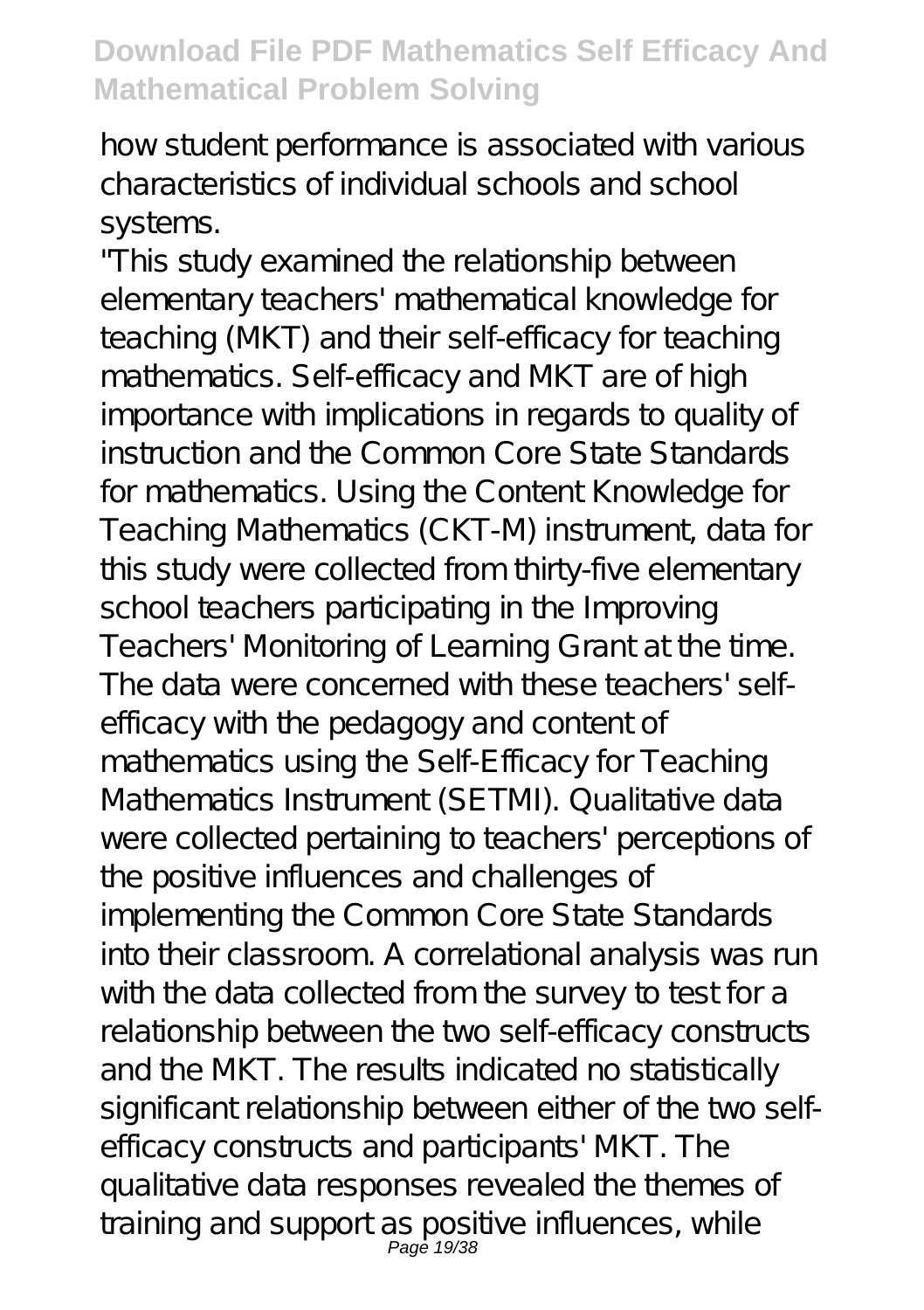curriculum and time demands were seen as the major challenges. Further research should be conducted to continue examining the relationship between self-efficacy and MKT using a larger, random sample to help gain a more true representation of the larger population."--Boise State University ScholarWorks.

Beliefs: A Hidden Variable in Mathematics Education?

The Relationship Between Mathematical Mindset and Mathematics Self-efficacy in Developmental Mathematics Students in Higher Education Teacher Self-efficacy, Instructional Practices, and Student Achievement in Mathematics

An Examination of Elementary Math Anxiety, Self-

efficacy, and Academic Achievement

Classroom Environment (RLE Edu O)

Resources, Policies and Practices

*The book presents a selection of the most relevant talks given at the 21st MAVI conference, held at the Politecnico di Milano. The first section is dedicated to classroom practices and beliefs regarding those practices, taking a look at prospective or practicing teachers' views of different practices such as decision-making, the roles of explanations, problem-solving, patterning, and the use of play. Of major interest to MAVI participants is the relationship between teachers' professed beliefs and classroom practice, aspects that provide the focus of the second section. Three papers deal with teacher change, which is notoriously difficult, even when the teachers themselves are interested in changing their practice. In turn, the book's third section centers on the undercurrents of teaching and learning mathematics, which can surface in various situations, causing tensions and inconsistencies. The* Page 20/38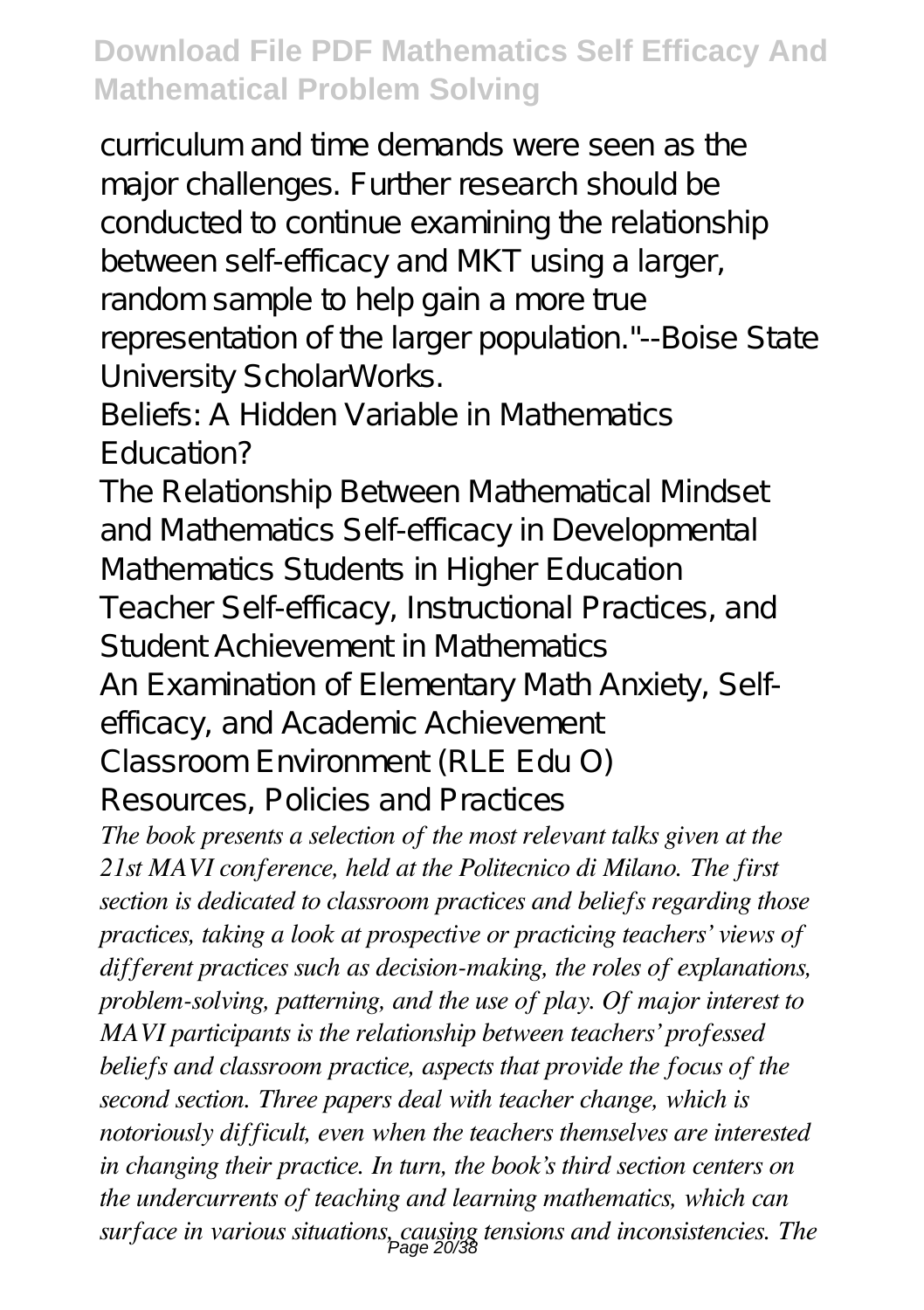*last section of this book takes a look at emerging themes in affectrelated research, with a particular focus on attitudes towards assessment. The book offers a valuable resource for all teachers and researchers working in this area.*

*This open access book, inspired by the ICME 13 topic study group "Affect, beliefs and identity in mathematics education", presents the latest trends in research in the area. Following an introduction and a survey chapter providing a concise overview of the state-of-art in the field of mathematics-related affect, the book is divided into three main sections: motivation and values, engagement, and identity in mathematics education. Each section comprises several independent chapters based on original research, as well as a reflective commentary by an expert in the area. Collectively, the chapters present a rich methodological spectrum, from narrative analysis to structural equation modelling. In the final chapter, the editors look ahead to future directions in the area of mathematics-education-related affect. It is a timely resource for all those interested in the interaction between affect and mathematics education.*

*"This study was to determine if test performance and levels of mathematical self efficacy of 9th grade students with learning disabilities improved after an intervention consisting of organizational strategies, conferencing, and feedback." - Abstract.*

*The study aims to explore the level of suburban 5th grade students' mathematics self-efficacy, math anxiety, and academic achievement, to discover the possible interconnections between these parameters. The measures used to evaluate each included the Math Anxiety Rating Scale, the Self-Efficacy Questionnaire, and the North Carolina End of Grade Assessment for the 2015-2016 school year. The 5th grade students (N=38) were divided into two clusters: 1) students with positive mathematical self: higher mathematics self-efficacy and selfconcept and lower anxiety (n=7) and 2) students with negative mathematical self: lower mathematics self-efficacy and self-concept and higher anxiety (n=5).*

*Mathematics Self-efficacy, Mathematical Mindset and Their* Page 21/38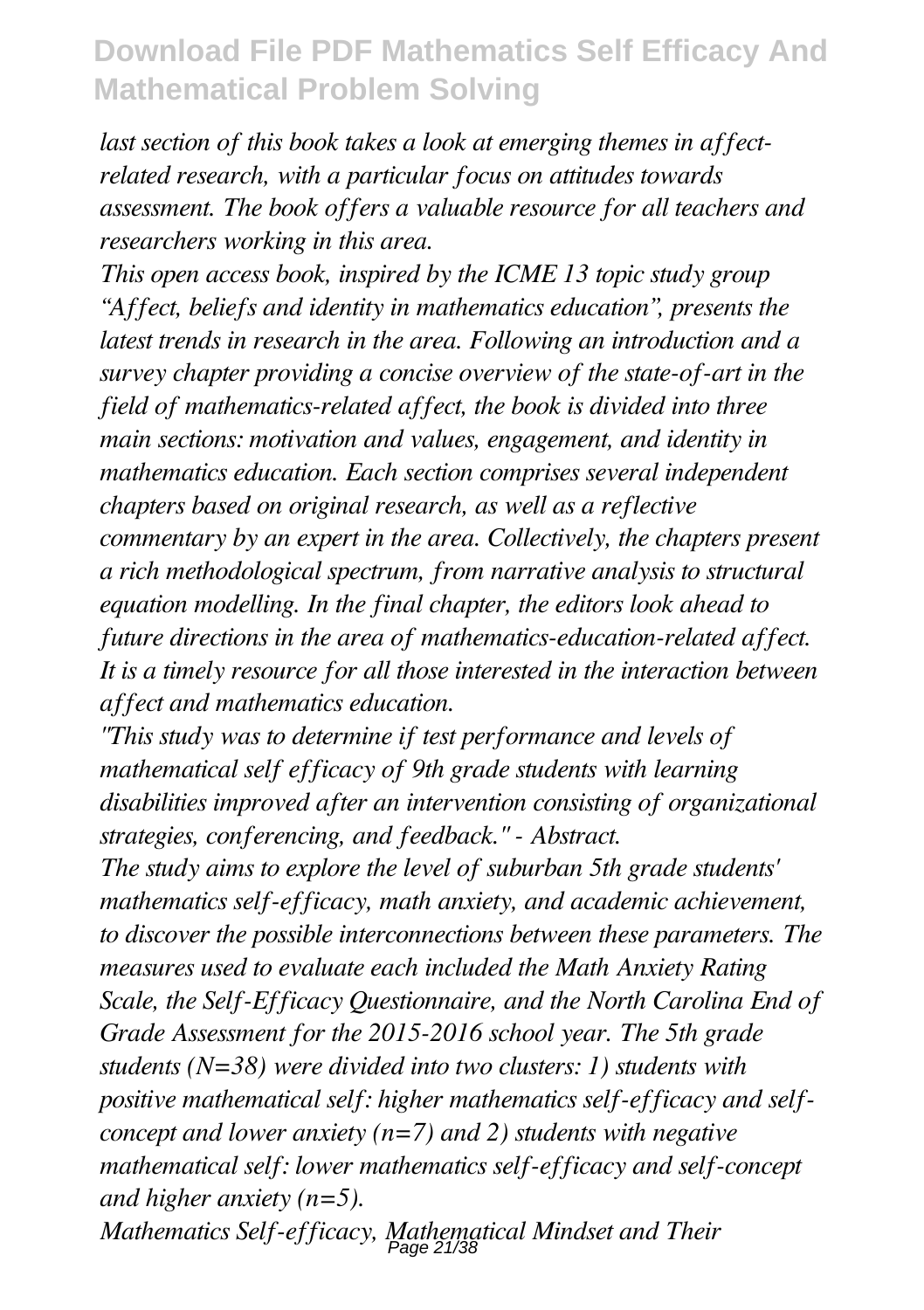*Relationship to Study Habits and Perseverance Determining Elementary Students' Mathematical Self-efficacy and Attitudes Towards Mathematics Through Journal Writing Gender, Self-efficacy, and Mathematical Achievement : an Analysis of Fourth Grade and Eighth Grade TIMSS Data from the United States*

*Gender Differences in Mathematics The Impact of a Math Foundations Course on Teachers' Mathematical Self-efficacy Self-Efficacy and Mathematics*

**This book focuses on aspects of mathematical beliefs, from a variety of different perspectives. Current knowledge of the field is synthesized and existing boundaries are extended. The volume is intended for researchers in the field, as well as for mathematics educators teaching the next generation of students. While there has been much quantitative research done in the area of attitudes and self-efficacy beliefs, this study sought hear the voices of the middle school child. Therefore, this qualitative study investigated the attitudes toward mathematics and mathematics selfefficacy beliefs of middle school students in one middle school in western Kansas. The conceptual framework for this study is supported by the research of Albert Bandura on Social Cognitive Theory. This study used a naturalistic inquiry approach and data were collected from multiple sources, including short-answer questionnaires, classroom observations, and one-on-one interviews. Coded data were examined for patterns, themes, and relationships. Middle school students in this study exhibited positive, negative, and variable attitudes toward mathematics, and both positive and negative mathematics self-efficacy beliefs. Students attribute their high mathematics self-efficacy beliefs to the teacher or** Page 22/38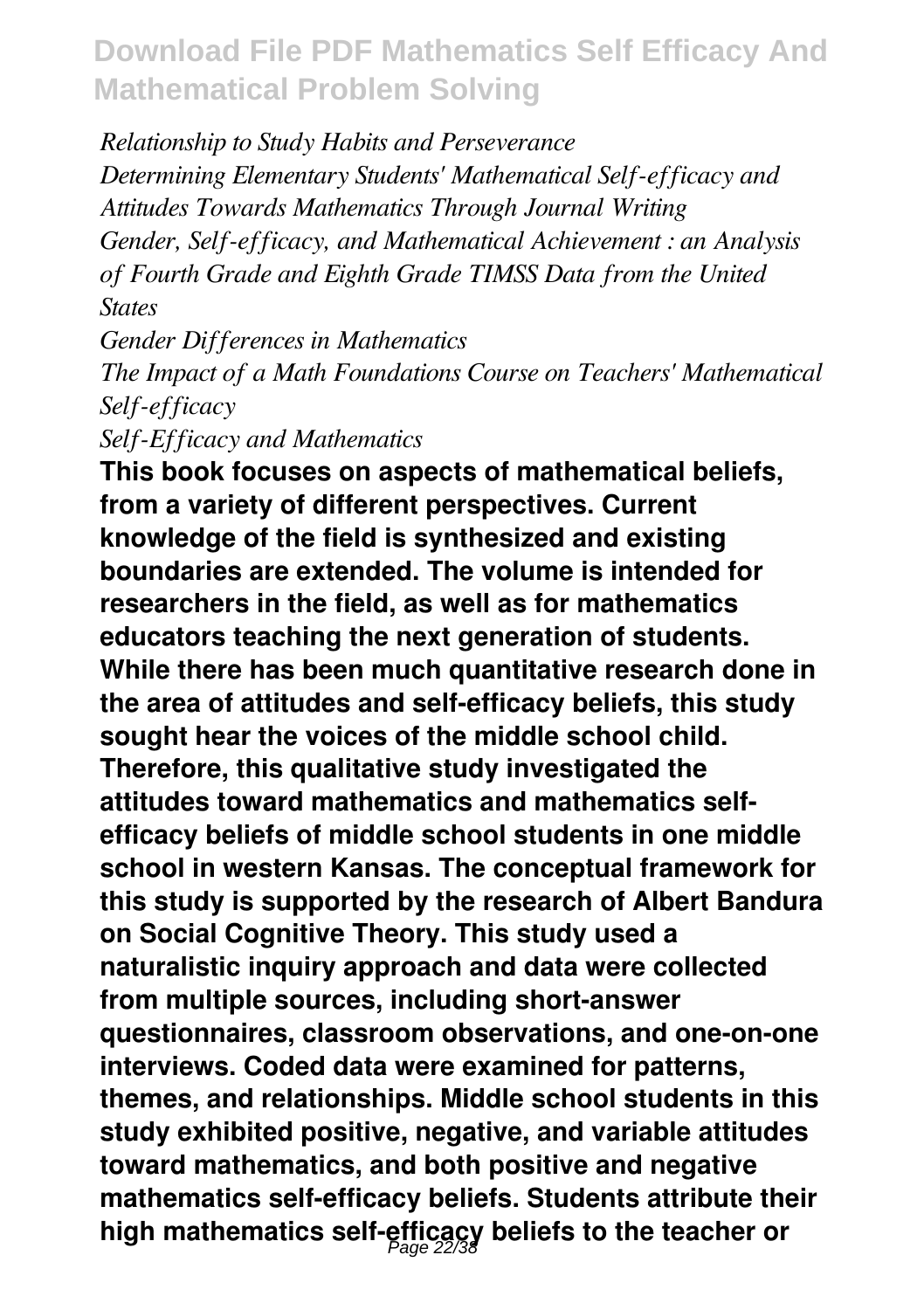**the high grades they receive on daily assignments, as well as the scores they receive on state and local assessments. Conversely, middle school students have low mathematics self-efficacy beliefs when they feel unsuccessful or distressed, and they attribute those beliefs to the low grades they receive on daily assignments and assessments, as well as the distress of not understanding the mathematics. Middle school students told their mathematical stories of the change in attitudes toward mathematics and mathematics selfefficacy beliefs, and attributed positive changes to the mathematics teacher. Negative changes in attitudes toward mathematics and mathematics self-efficacy beliefs were attributed to the amount of homework expected at the middle school level, as well as the lack of hands-on activities. The influence of the teacher, grades, and hands-on activities impact middle school students' attitudes toward mathematics and mathematics selfefficacy beliefs. There is a relationship between attitudes toward mathematics and mathematics self-efficacy beliefs. Low mathematics self-efficacy beliefs and poor attitudes toward mathematics are related since low mathematics self-efficacy beliefs and poor attitudes toward mathematics are highly connected. Conversely, high mathematics self-efficacy beliefs and good attitudes toward mathematics are highly related. Middle school students' experiences impact both mathematics selfefficacy beliefs and attitudes toward mathematics. Students' mathematics self-efficacy beliefs impact their attitudes toward mathematics.**

**The United States has now been engaged in war for fourteen years, the longest war in American history. A war like this has created an atmosphere of extended deployments for members of the military resulting in** Page 23/38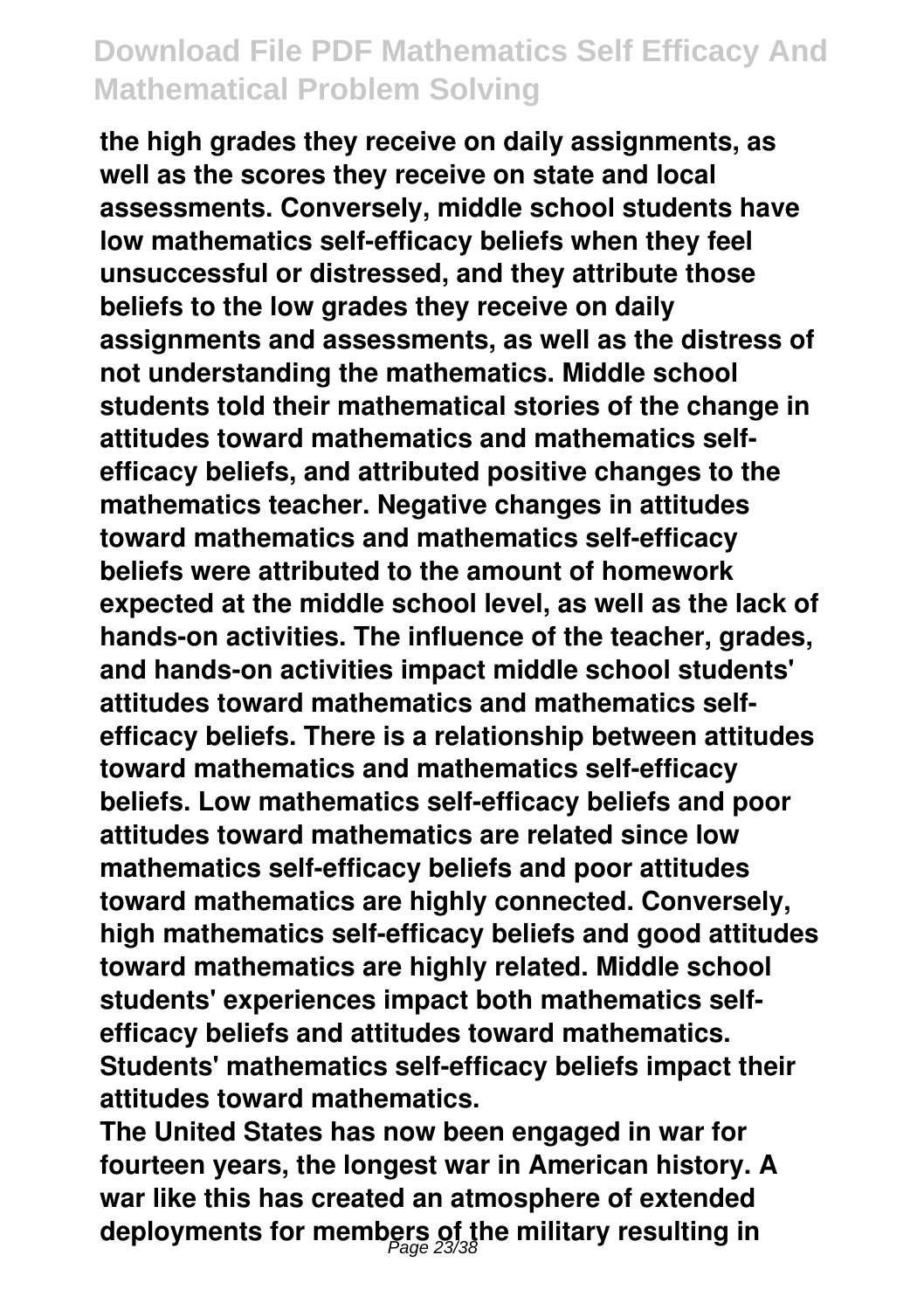**separation from their family. Deployments can affect many areas of family life, and the child's academics is one such area. A student's success often depends on his/her confidence, or "self-efficacy", in academics. This can be affected by the inconsistencies of military life, such as constantly moving and transferring schools, which can shake that confidence causing him or her to struggle academically. The purpose of this study was to examine the mathematics self-efficacy of military dependent students and compare the results to the general student population. The Mathematics Self-Efficacy Scale (MSES) was used to quantify the results and a multivariate analysis of variance (MANOVA) was run to determine the areas of significance of the subscales and overall mathematics self-efficacy. The study was a quantitative, causal-comparative design comparing 200 students - 100 military dependent and 100 general population - comparing each population's total mathematics self-efficacy, mathematical task selfefficacy, and math-related school subjects self-efficacy. The results are intended to determine whether, in this population, the military dependent students show a greater amount of self-efficacy than the general population. According to the results of the One-Way MANOVA, military dependent students did show a greater mathematics self-efficacy than general population students. Since the One-Way MANOVA showed a significant difference, one-way ANOVAS were run and the only significance found was that military dependent students were higher than the general population in math task self-efficacy.**

**Anxiety in Schools presents current theory and research addressing both context- and content-specific contributions to anxieties experienced in schools. The** Page 24/38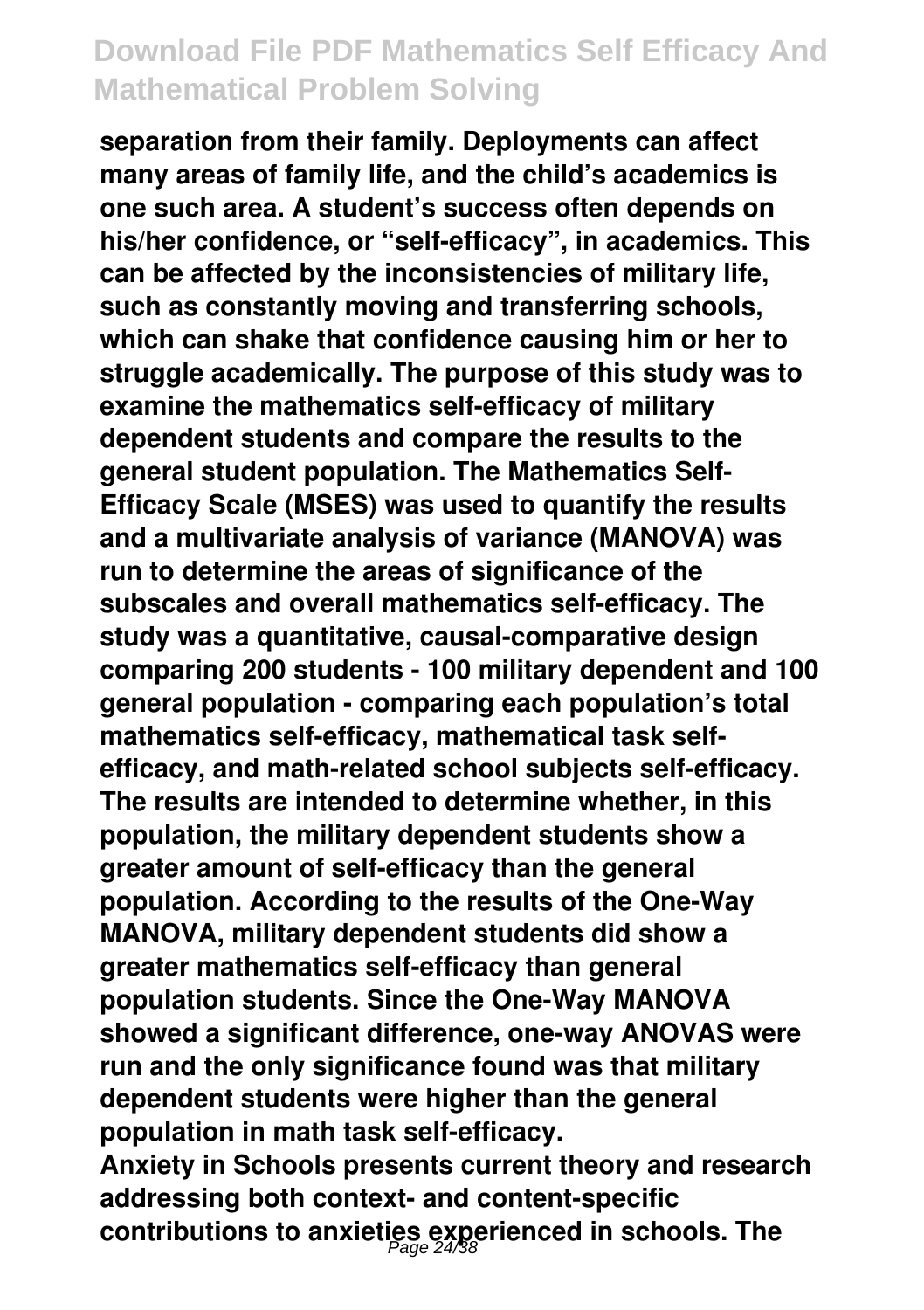**concept of «academic anxiety» is a new construct, formed through the content within this book, and is proposed as a unifying representation for various forms of specialized manifestations of anxiety in school settings. With contributions from leaders in their respective fields of academic anxieties, the book provides detailed and thorough explorations of the varied and specific orientations toward anxieties in school settings. Explicit attention is given to the broader construct of academic anxiety and the contextual influences that can be brought to overcome or mitigate the impact of the many academic anxieties encountered by learners.**

**The Relationship Among Mathematics Anxiety, Mathematical Self-efficacy, Mathematical Teaching Selfefficacy, and the Instructional Practices of Elementary School Teachers**

**Self-Efficacy Beliefs of Adolescents**

**A Naturalistic Inquiry Into the Attitudes Toward Mathematics and Mathematics Self-efficacy Beliefs of Middle School Students**

**A Case Study Exploring the Ways Preservice Elementary Teachers with Low Levels of Mathematics Self-efficacy Believe Their Mathematical Ability Will Affect Their Teaching Effectiveness**

**An International Perspective**

**Improving Mathematic Performance and Self Efficacy Through Organization, Conferencing, and Feedback Among High School Students with Learning Disabilities Previous research has shown that mathematical self-efficacy is positively correlated with mathematical performance level. However, in elementary classroom**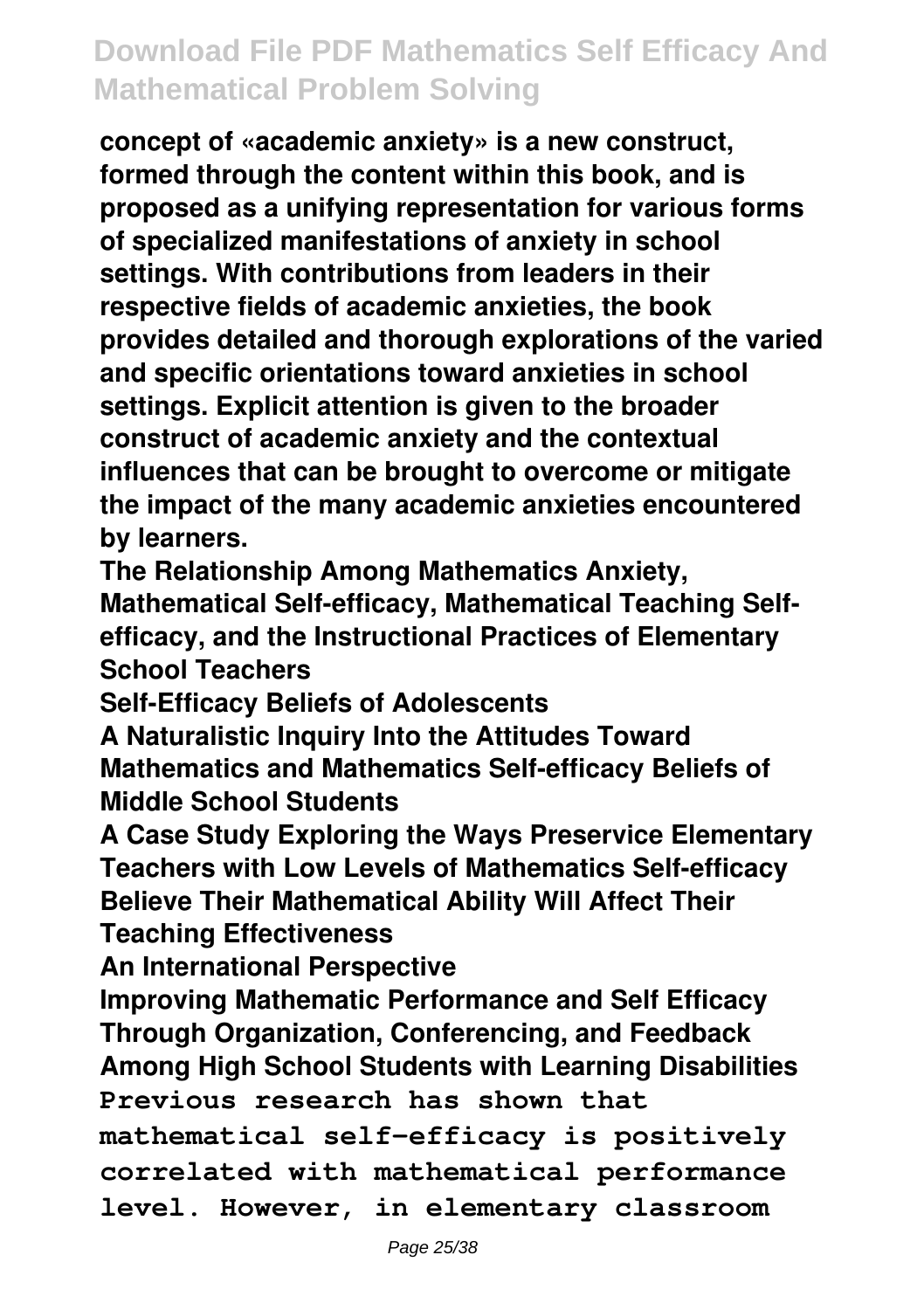**settings, teachers noticed that students with high mathematical self-efficacy had low mathematical performance level. On the other end of the spectrum, there are students who have low mathematical selfefficacy yet excel in mathematics. Discovering what factors are common among these two types of students can aid teachers in helping these students improve their self-efficacy and mathematics performance. This explanatory mixedmethods design was conducted in a K-6 elementary school with the research participants consisting of fourth-, fifth-, and sixth-grade students. The first of two research phases included assessing students0?9 mathematical performance level and mathematical selfefficacy. Utilizing the criteria of high or low performance in correlation to high or low self-efficacy, the students were placed into one of four categories; high performance/high self-efficacy (High P/High SE), low performance/low selfefficacy (Low P/Low SE), high performance/low self-efficacy (High P/Low SE), and low performance/high selfefficacy (Low P/High SE). Phase II of the research included interviewing the top two students from the High P/High SE group and the bottom two from the Low P/Low SE group**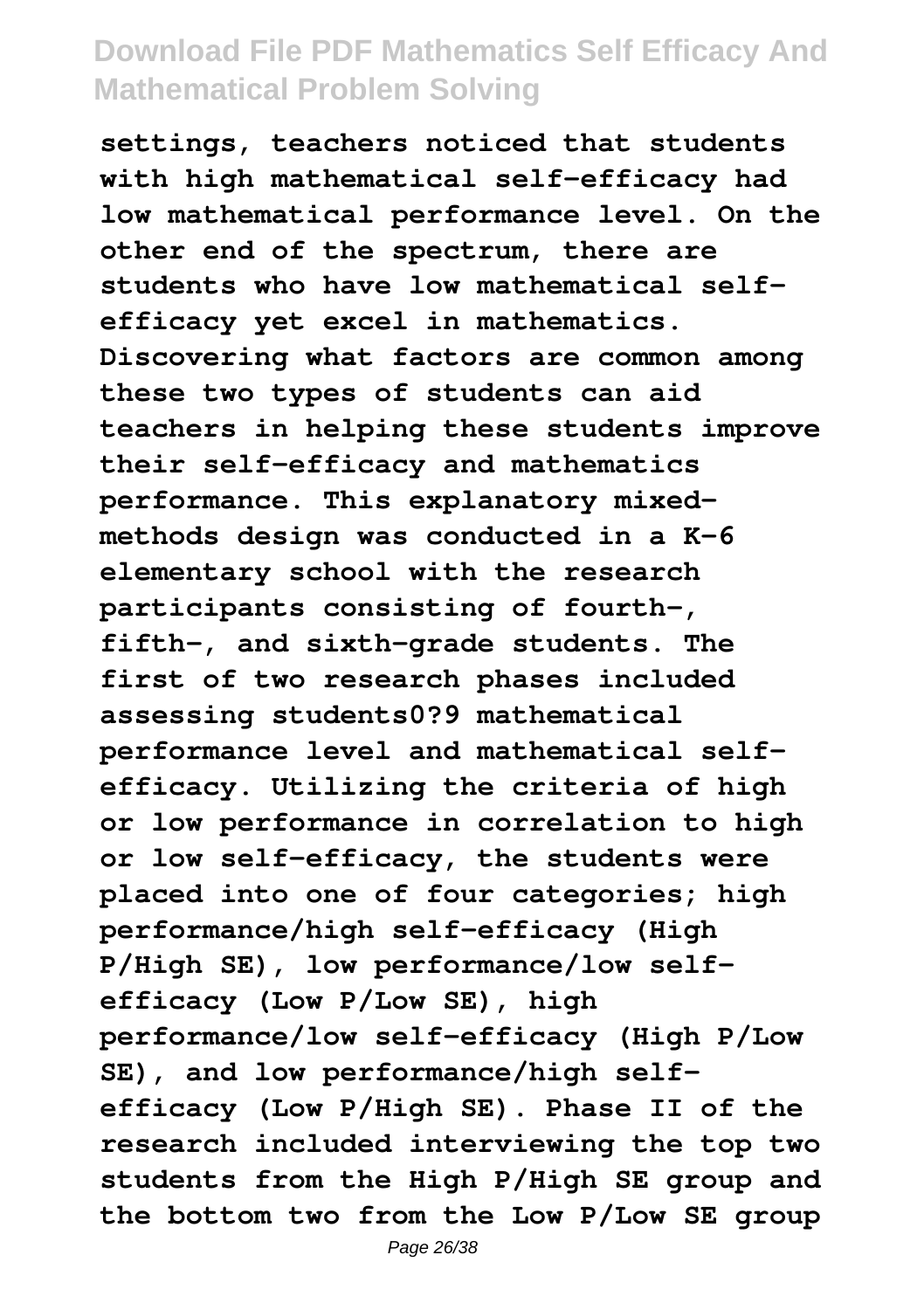**as well as all of the students in the High P/Low SE and the Low P/High SE groups. After the interviews were analyzed, the researcher identified the factors that are common to the High P/Low SE and Low P/High SE groups that were not found in the High P/High SE or Low P/Low SE groups. Some examples of these factors for students with High P/Low SE included feelings of jealousy, not feeling smart even when the math is easy, and not feeling encouraged by teachers and parents. Examples of these factors for students with Low P/High SE included preferring completing assignments in a group and giving up when the mathematics gets difficult. The potential implications of this research may be used in elementary classrooms to help teachers identify outlier students as well as help students better align their self-efficacy with their achievement level. The intended audience of this research was elementary mathematics teachers.**

**This book examines new trends and developments in research related to the mathematical education of pre-service elementary teachers, and explores the implications of these research advances for theory and practice in teacher education. The book is organized around the following four overarching themes: pre-**

Page 27/38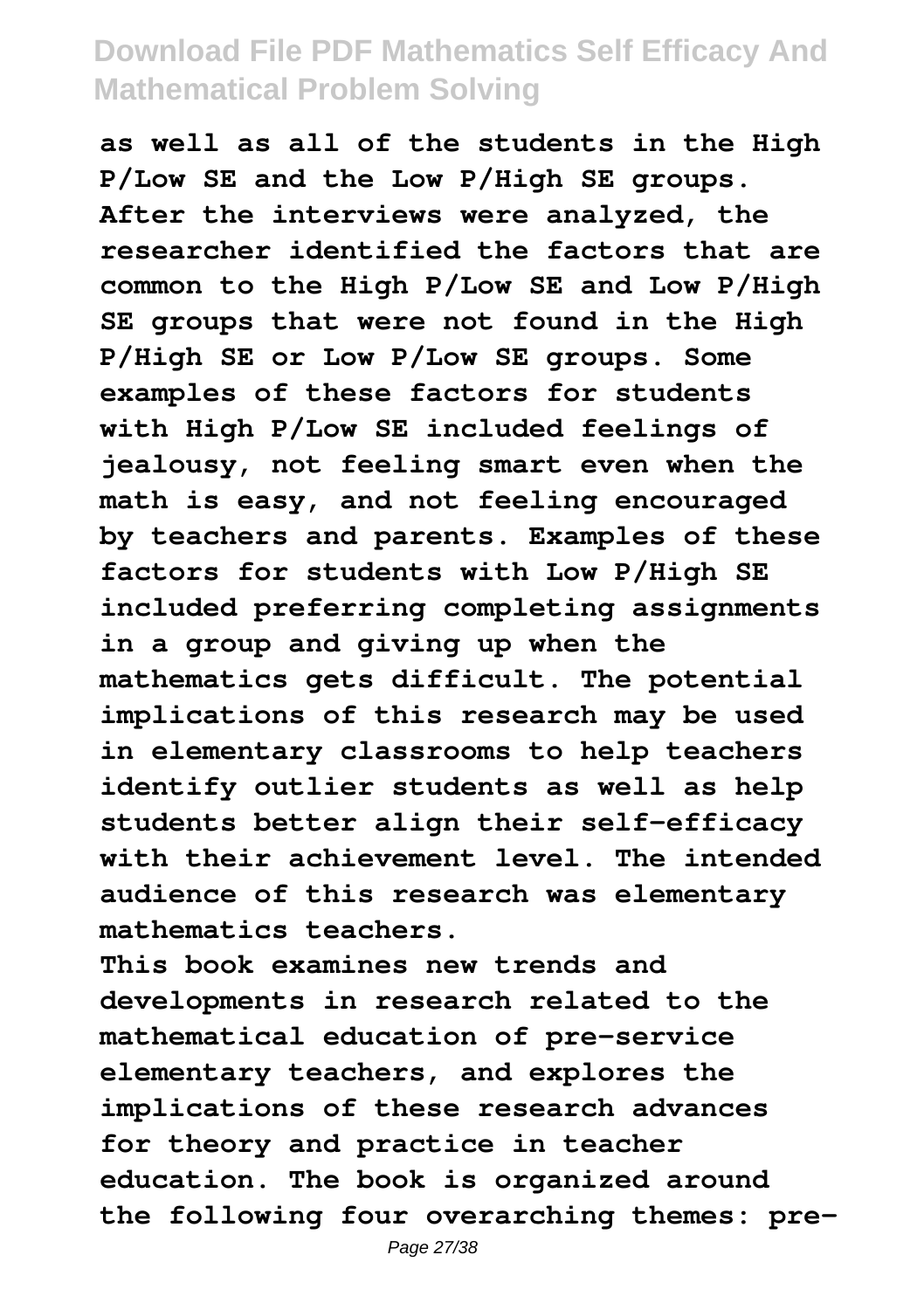**service teachers' mathematics content and mathematics-specific pedagogical preparation; professional growth through activities and assessment tools used in mathematics teacher preparation programs; pre-service mathematics teachers' knowledge and beliefs; and perspectives on noticing in the preparation of elementary mathematics teachers. Including contributions from researchers working in 11 different countries, the book offers a forum for discussing and debating the state of the art regarding the mathematical preparation of pre-service elementary teachers. By presenting and discussing the findings of research conducted in different countries, the book offers also opportunities to readers to learn about varying teacher education practices around the world, such as: innovative practices in advancing or assessing teachers' knowledge and beliefs, similarities and differences in the formal mathematics education of teachers, types of and routes in teacher education, and factors that can influence similarities or differences.**

**This study examined mathematics selfefficacy and the characteristics of flow in the context of performing mathematical tasks. In particular, it explored the**

Page 28/38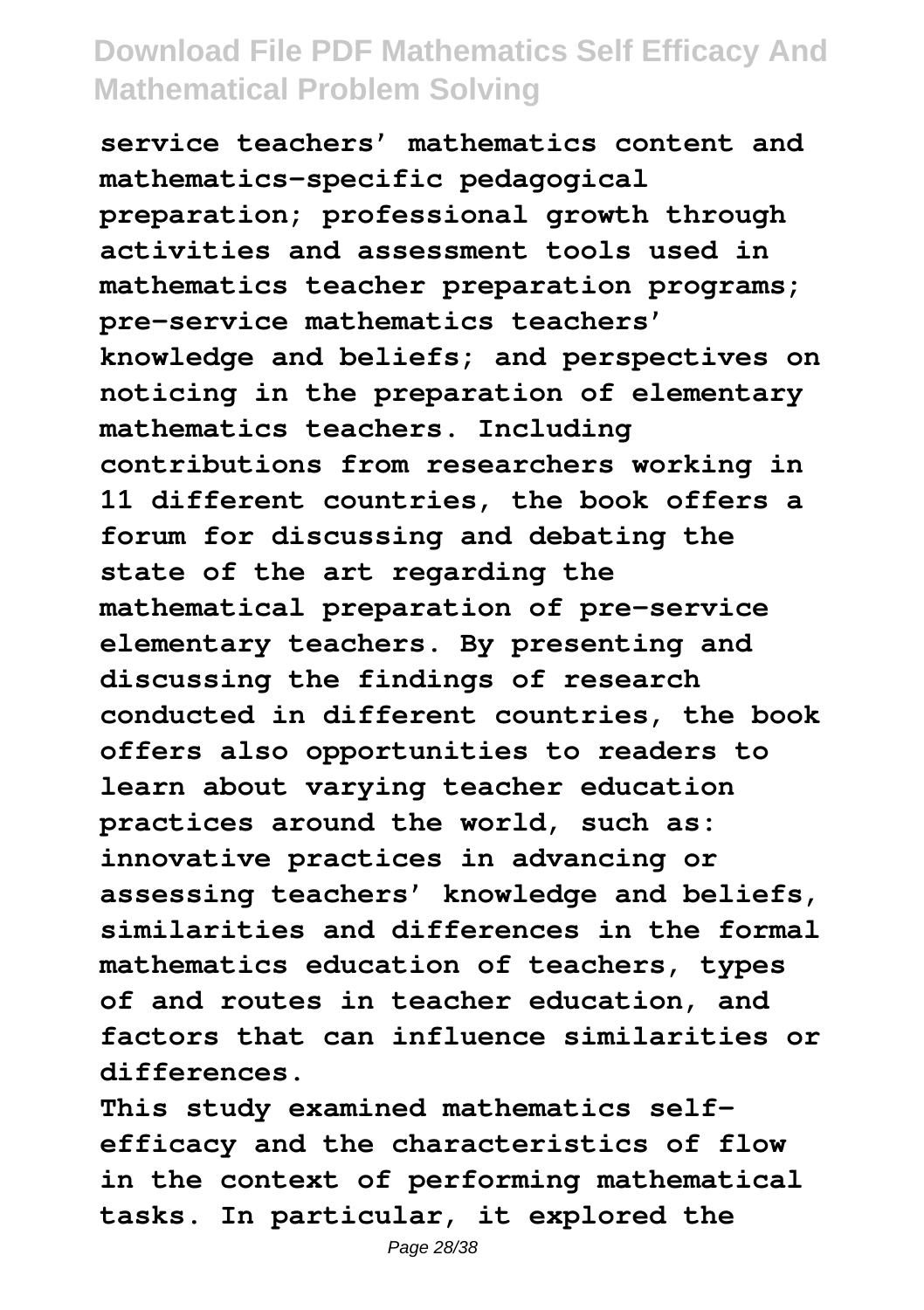**subjective experiences of 113 undergraduate students enrolled in a developmental mathematics course while they were independently solving certain mathematical problems. This study supplemented the literature on the role of self-efficacy as a mediator of the effect of the challenge/skill ratio on flow by applying it to the context of mathematical problem solving. This study also expanded the discussion on how findings may indicate a direction for further research on mathematics anxiety. Additionally, the relationship between mathematics selfefficacy and flow-like experiences as measured by the Flow Short Scale was considered.**

**Females consistently score lower than males on standardized tests of mathematics - yet no such differences exist in the classroom. These differences are not trivial, nor are they insignificant. Test scores help determine entrance to college and graduate school and therefore, by extension, a person's job and future success. If females receive lower test scores then they also receive fewer opportunities. Why does this discrepancy exist? This book presents a series of papers that address these issues by integrating the latest research findings**

Page 29/38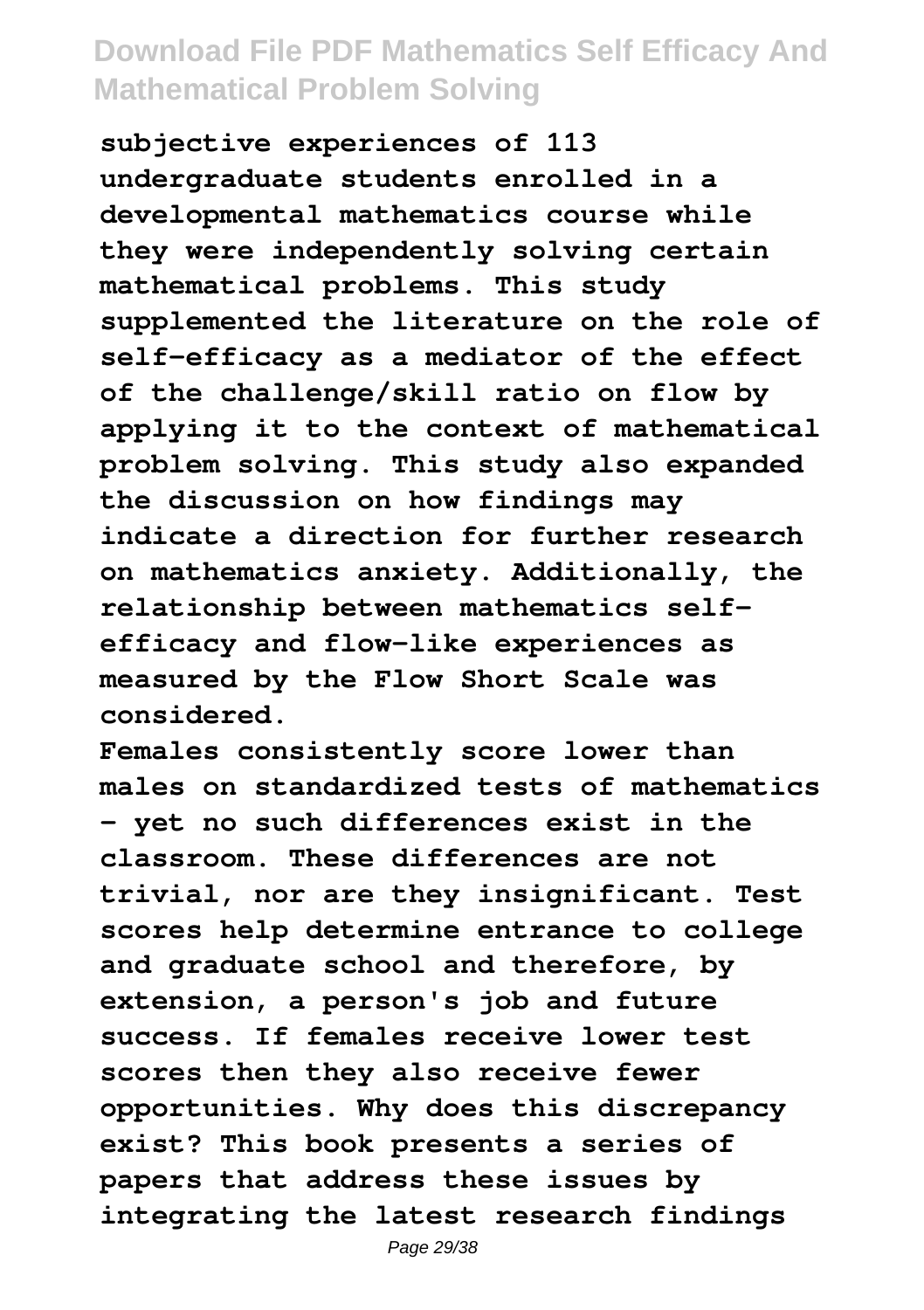**and theories. Authors such as Diane Halpern, Jacquelynne Eccles, Beth Casey, Ronald Nuttal, James Byrnes, and Frank Pajares tackle these questions from a variety of perspectives. Many different branches of psychology are represented, including cognitive, social, personality/self-oriented, and psychobiological. The editors then present an integrative chapter that discusses the ideas presented and other areas that the field should explore. Raising Self-Efficacy in Students, Teachers and Parents Fresh Perspectives on Motivation, Engagement, and Identity Learning Mathematics Successfully How Elementary School Teachers Mathematical Self-efficacy and Mathematics Teaching Self-efficacy Relate to Conceptually and Procedurally Oriented Teaching Practices Anxiety in Schools** *Mathematical anxiety is a feeling of tension, apprehension or fear which arises when a person is faced with mathematical content. The negative consequences of mathematical anxiety are well-documented. Students with high levels of mathematical anxiety might underperform in important test situations, they tend to hold*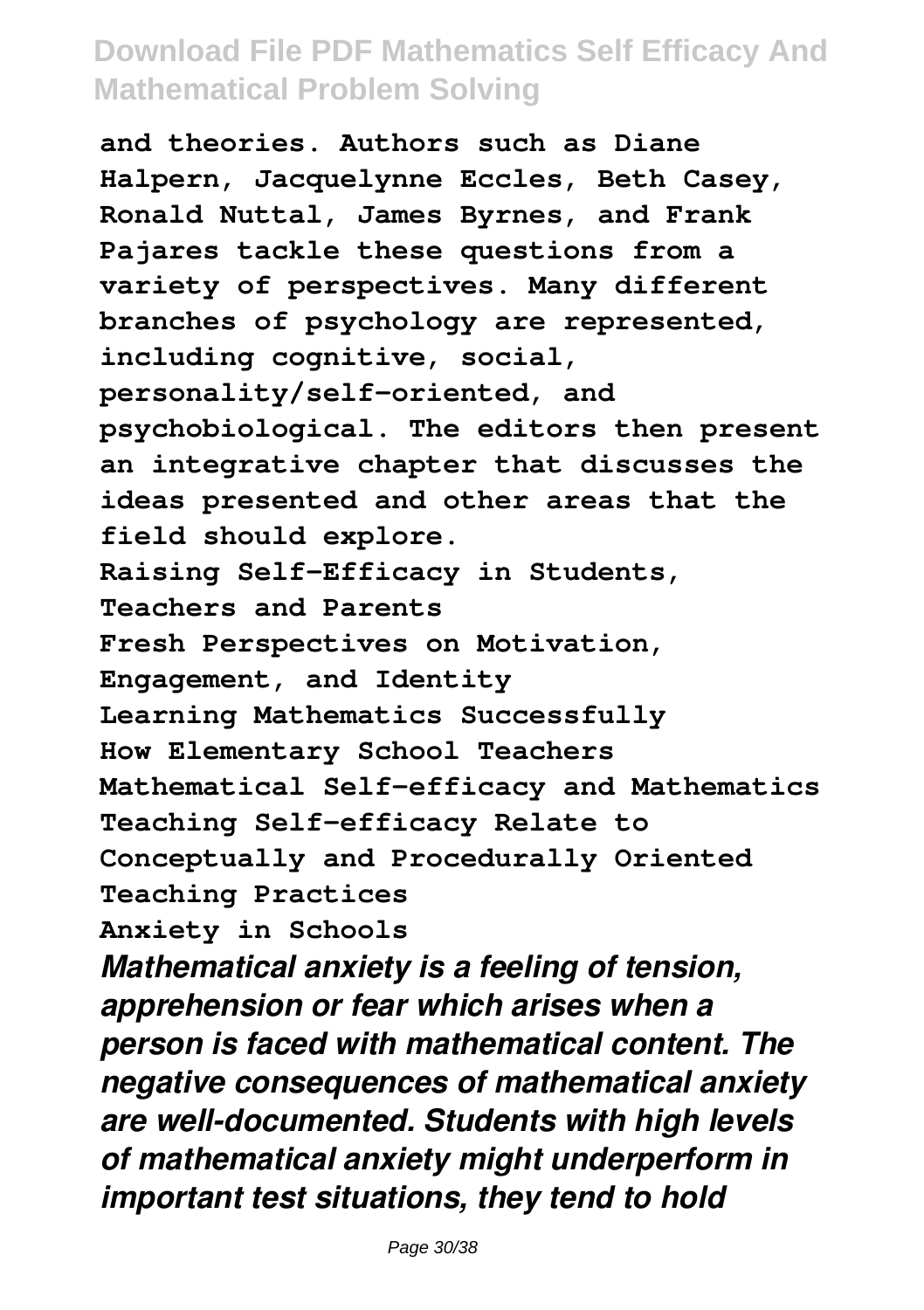*negative attitudes towards mathematics, and they are likely to opt out of elective mathematics courses, which also affects their career opportunities. Although at the university level many students do not continue to study mathematics, social science students are confronted with the fact that their disciplines involve learning about statistics - another potential source of anxiety for students who are uncomfortable with dealing with numerical content. Research on mathematical anxiety is a truly interdisciplinary field with contributions from educational, developmental, cognitive, social and neuroscience researchers. The current collection of papers demonstrates the diversity of the field, offering both new empirical contributions and reviews of existing studies. The contributors also outline future directions for this line of research.*

*The introduction of the psychological construct of self-efficacy is widely acknowledged as one of the most important developments in the history of psychology. Today, it is simply not possible to explain phenomena such as human motivation, learning, self-regulation, and accomplishment without discussing the role played by selfefficacy beliefs. In this, the fifth volume of our series on adolescence and education, we focus on the self-efficacy beliefs of adolescents. We* Page 31/38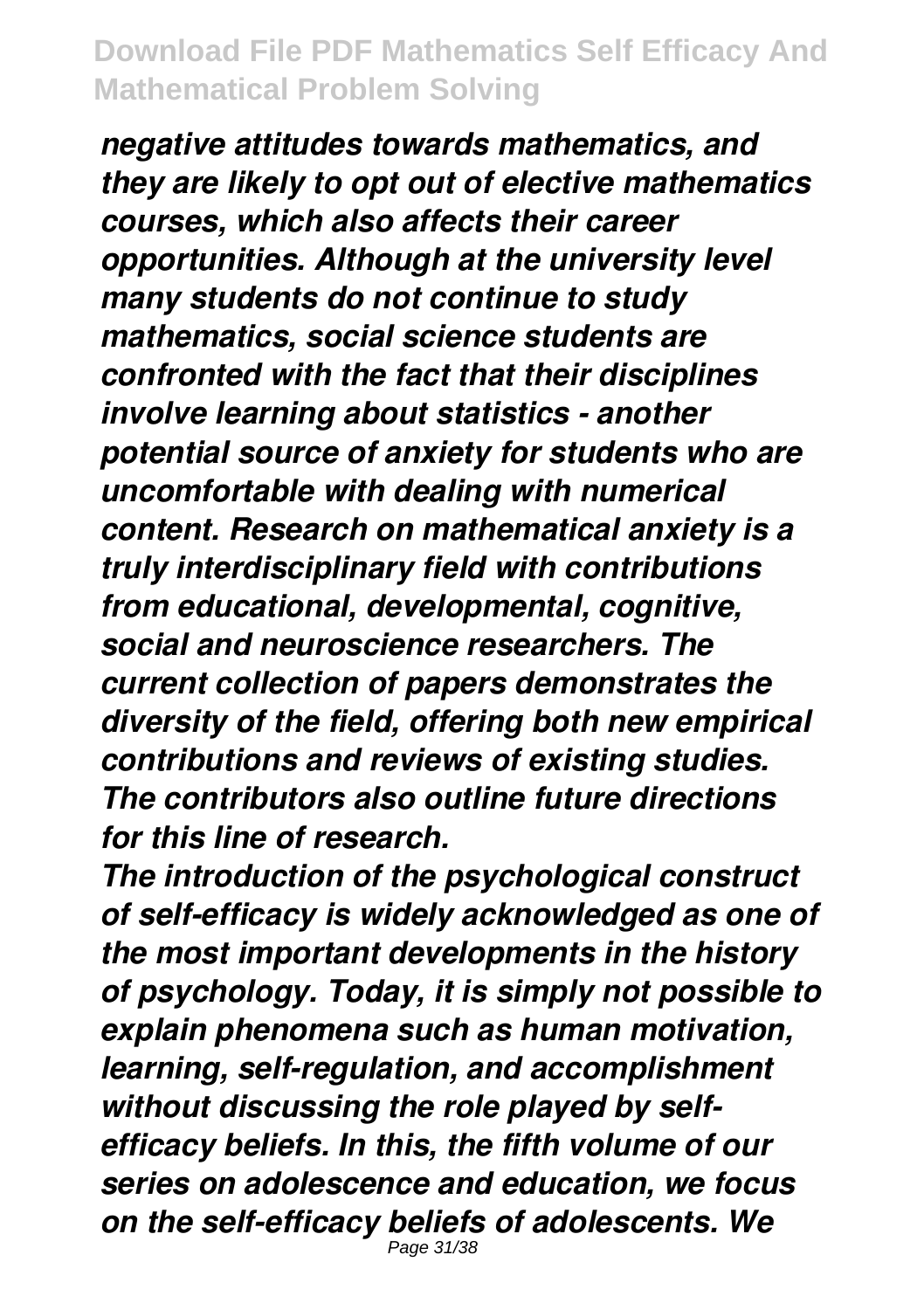*are proud and fortunate to be able to bring together the most prominent voices in the study of self-efficacy, including that of the Father of Social Cognitive Theory and of self-efficacy, Professor Albert Bandura. It is our hope, and our expectation, that this volume will become required reading for all students and scholars in the areas of adolescence and of motivation and, of course, for all who play a pivotal role in the education and care of youth.*

*This mixed-methods research examined teacher self-efficacy in mathematics and the use of specific mathematical instructional practices in Grades 3-5 classrooms. The purpose was to examine the relationships among teacher selfefficacy of teaching mathematics, the use of specific mathematical instructional practices, and student achievement as measured by the North Carolina end-of-grade test. According to the National Mathematics Advisory Panel (2008), differences in students' mathematical achievement are credited to differences in teacher characteristics including their selfefficacy in teaching and use of specific instructional practices. The study sought to add to the research behind that finding. -- Correlational relationships among the variables were studied. The outcome variable was student achievement as measured by the end-of-grade* Page 32/38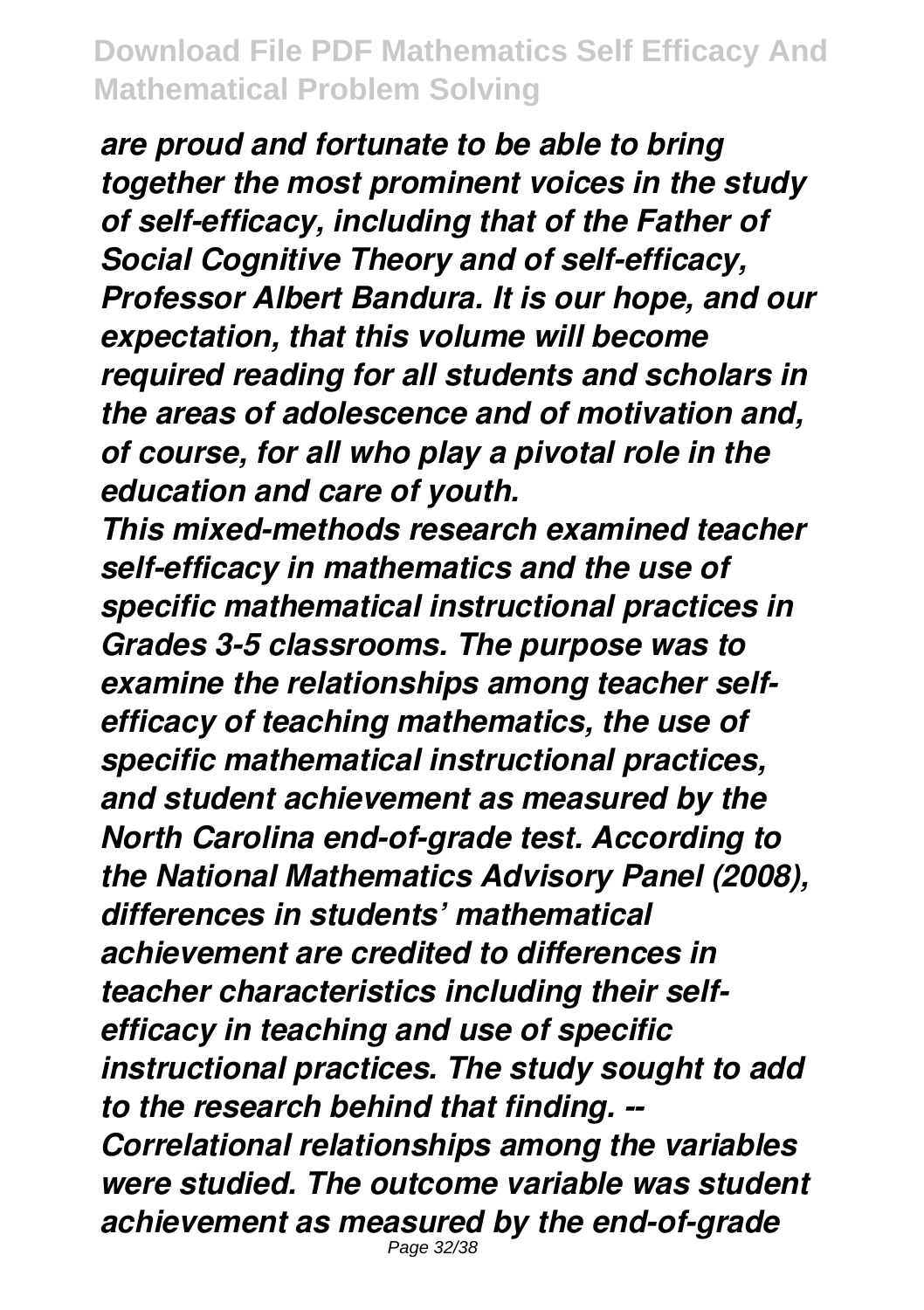*mathematics test. The two outcomes variables were teacher self-efficacy of teaching mathematics as measured by the Self-Efficacy for Teaching Mathematics Instrument and the use of mathematical instructional practices as measured by the Teachers' Instructional Practices Survey. Descriptive analysis, Pearson correlations, and multiple regression analysis were used to analyze the quantitative data. Qualitative data were gathered through teacher interviews. The notes from these interviews were reviewed for themes and then compared to the quantitative data. -- This study yielded strong to moderate correlations between teacher selfefficacy and the six measured mathematical instructional practices. Upon further analysis, the study found strong correlations between teacher self-efficacy for pedagogy in mathematics and each of the following mathematical instructional practices: cooperative learning; communication and study skills; problem-based learning; and manipulatives, models, and multiple representations. However, correlations between the frequency of the measured mathematical instructional practices and study achievement were not established. Weak correlations were found between student achievement and teacher self-efficacy in mathematics. Additionally, the*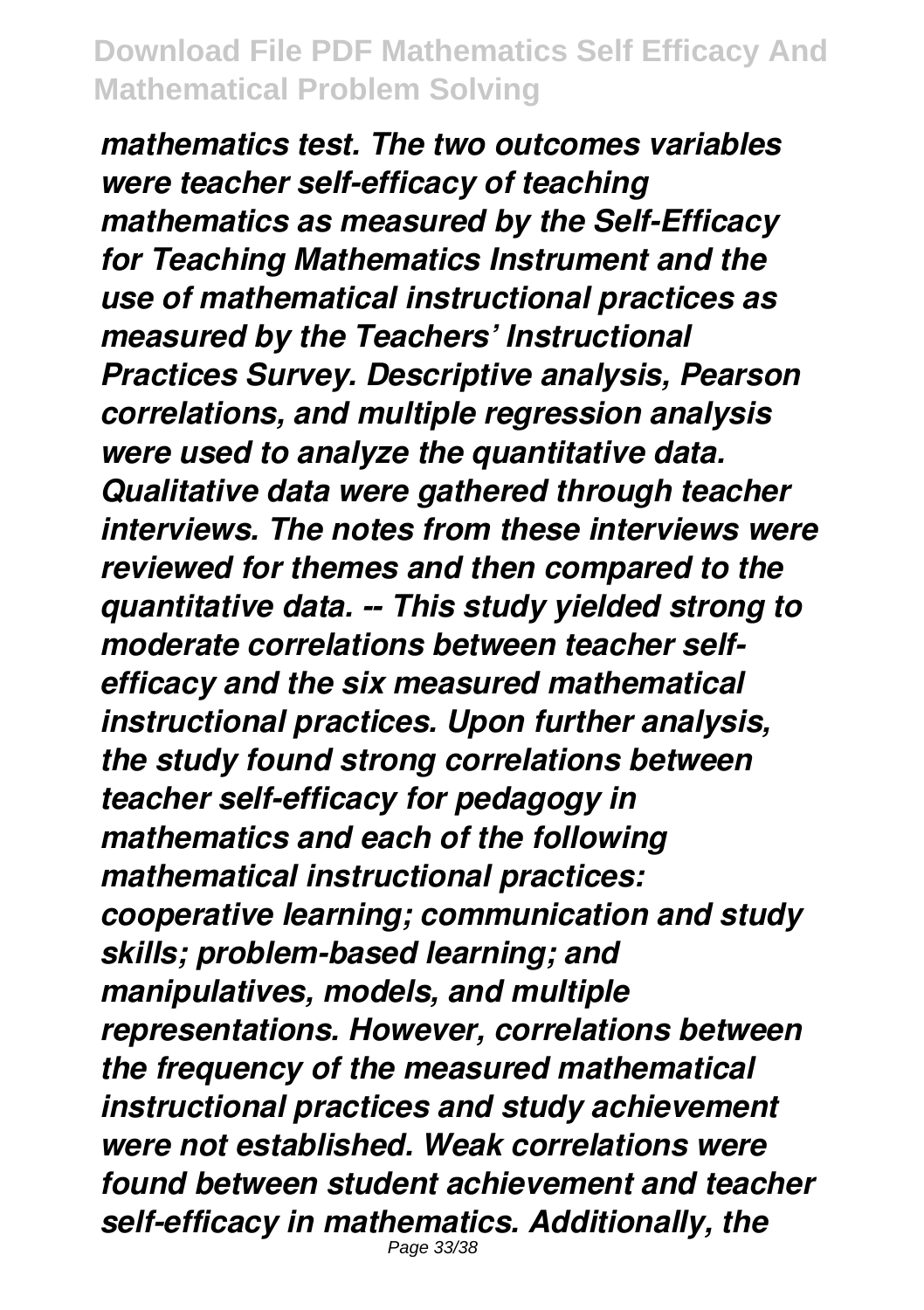*study found that teacher self-efficacy was statistically significant to the prediction of student achievement as defined by student scale scores on the end-of-grade mathematics assessment.*

*The purpose of this study was to explore the relationship between mathematical self-efficacy and mindset of developmental mathematics students. It also looked to concur with previous research findings showing students' mindsets can change through intervention.*

*Domain Knowledge, Attitudes, Self-efficacy Beliefs, and Attributions for Achievement Working Together in the Community College Remedial Mathematics Classroom Emerging Themes in Affect-related Research: Teachers' Beliefs, Students' Engagement and Social Interaction*

*Effects of Mathematical Anxiety and Self-efficacy on Mathematics Achievement*

*teacher education for contemporary Beyond Shanghai and PISA*

# *Research Advances in the Mathematical Education of Pre-service Elementary Teachers*

This study compared the effectiveness, in terms of mathematical achievement and mathematics self-efficacy, of online homework to textbook homework over an entire semester for 145 students enrolled in multiple sections of college algebra at a large community college. A quasi-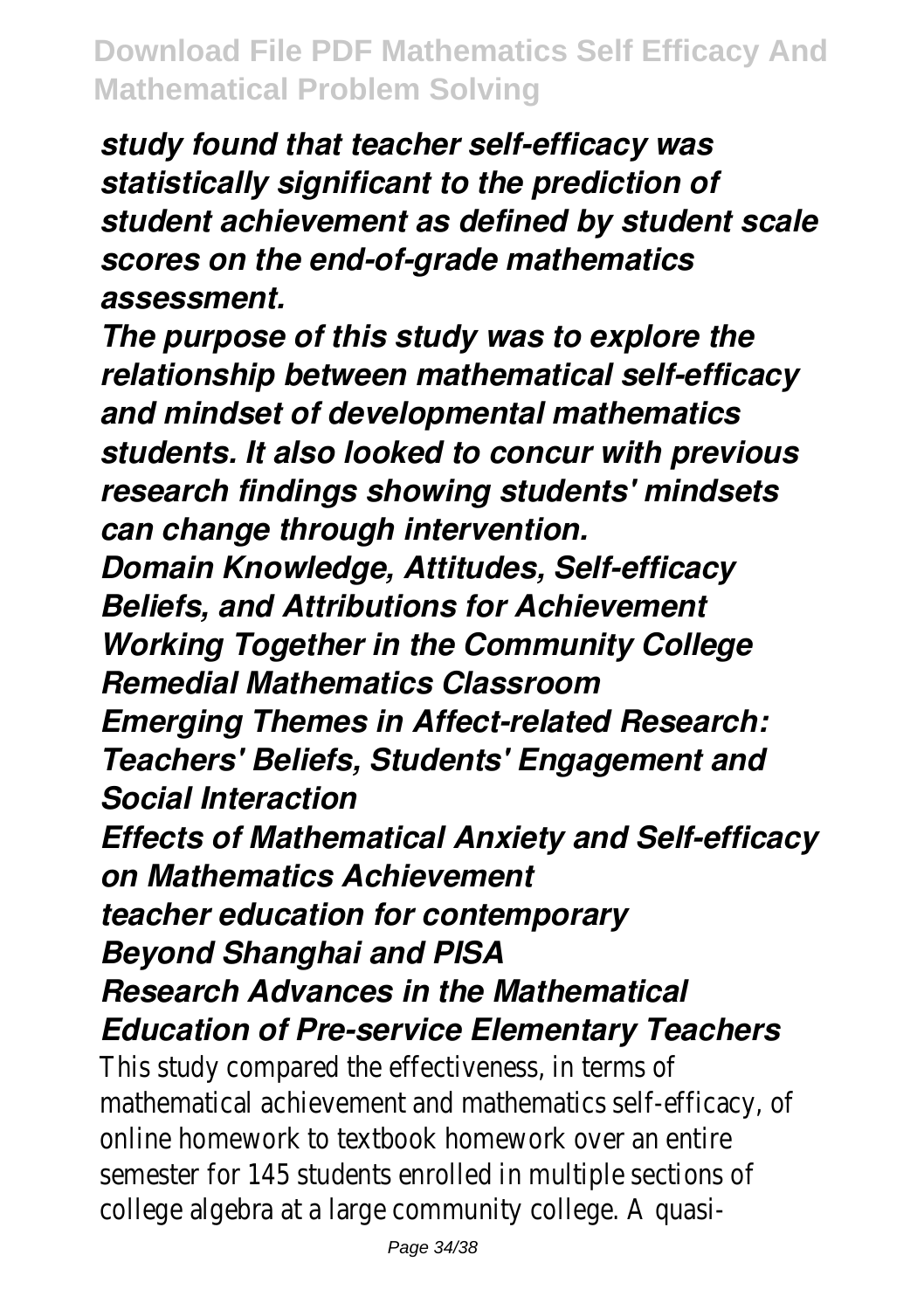experimental, posttest design was used to analyze the effect on mathematical achievement, as measured by a final exam. A pretest-posttest design was used to analyze the effect on mathematics self-efficacy, as measured by the Mathematics Self-efficacy Scale. The control group completed their homework using the textbook and the treatment group completed similar homework using an online homework system developed by the textbook publisher. All class sections followed a common syllabus, schedule, and homework list and completed a common, departmental final exam. Classroom observations were also used as a way to establish the similarity between groups. The results of the study found that while the treatment group generally scored higher on the final exam, no significant difference existed between the mathematical achievement of the control and treatment groups. Both the control and treatment group did experience significant improvements in their mathematics self-efficacy, but neither group demonstrated more improvement than the other. When students were divided based on incoming math skill level, analysis showed that low-skilled students who used online homework exhibited significantly higher mathematical achievement than low-skilled students who used textbook homework. Exploratory analysis also showed that more students with low incoming skill levels and more repeating students received a passing grade when using online homework than did their higher-skilled, first-time counterparts, although the differences were not significant. Based on this study it appears as if online homework is just as effective as textbook homework in helping students learn college algebra and in improving students' mathematics selfefficacy. Online homework may be even more effective for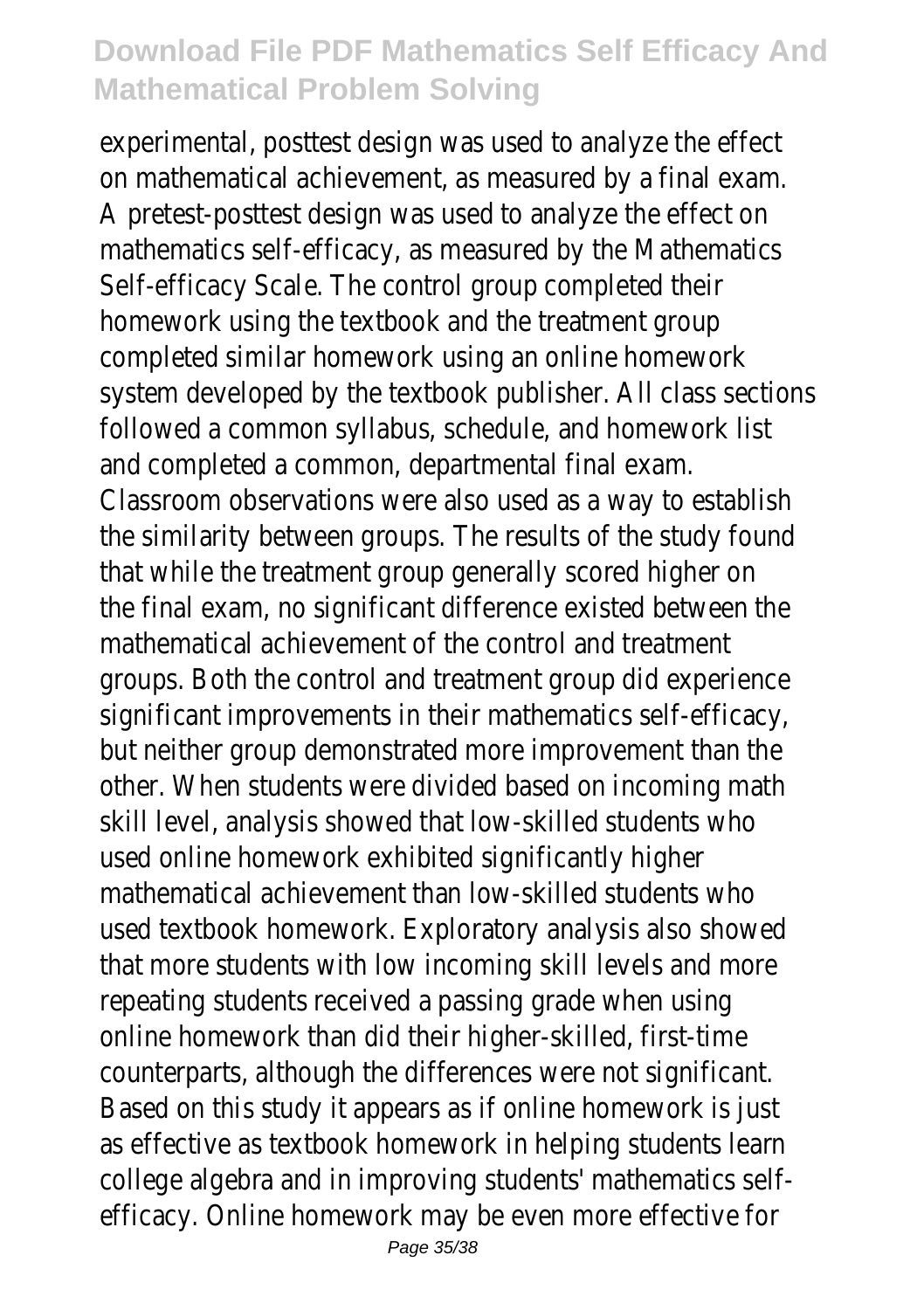helping the large population of college algebra students who enroll in the course with inadequate prerequisite math skills. Instructors and researchers should consider the possibility that online homework can successfully help certain populations of students develop understanding better than traditional approaches. This study has implications for mathematics instructors and for online homework system developers.

Elementary students' self-efficacy and attitudes towards mathematics can be challenging to measure. Bandura (1997) describes perceived self-efficacy as "not a measure of the skills one has but a belief about what one can do under different sets of conditions with whatever skills one possesses" (p. 37). Attitudes in the educational setting represent a desired outcome relative to a specific target (McCoach, Gable, & Madura, 2013). Efficacy and attitudes continue to influence educational attainments (Bandura, 1997). This sequential mixed-methods study explored grade 5 students' mathematical self-efficacy and enjoyment, after implementing a 10-week journal writing treatment. The research questions were: 1. Is there a difference between students exposed to journal writing and not exposed, after controlling for initial differences on the pre-test, with respect to: mathematical self-efficacy and enjoyment? 2. Is there a difference between male and female students, after controlling for initial differences on the pre-test, with respect to: mathematical self-efficacy and enjoyment? 3. Is there an interaction between gender and treatment group, after controlling for initial differences on the pre-test, with respect to: mathematical self-efficacy and enjoyment? 4. How do grade 5 students in the treatment group respond to journal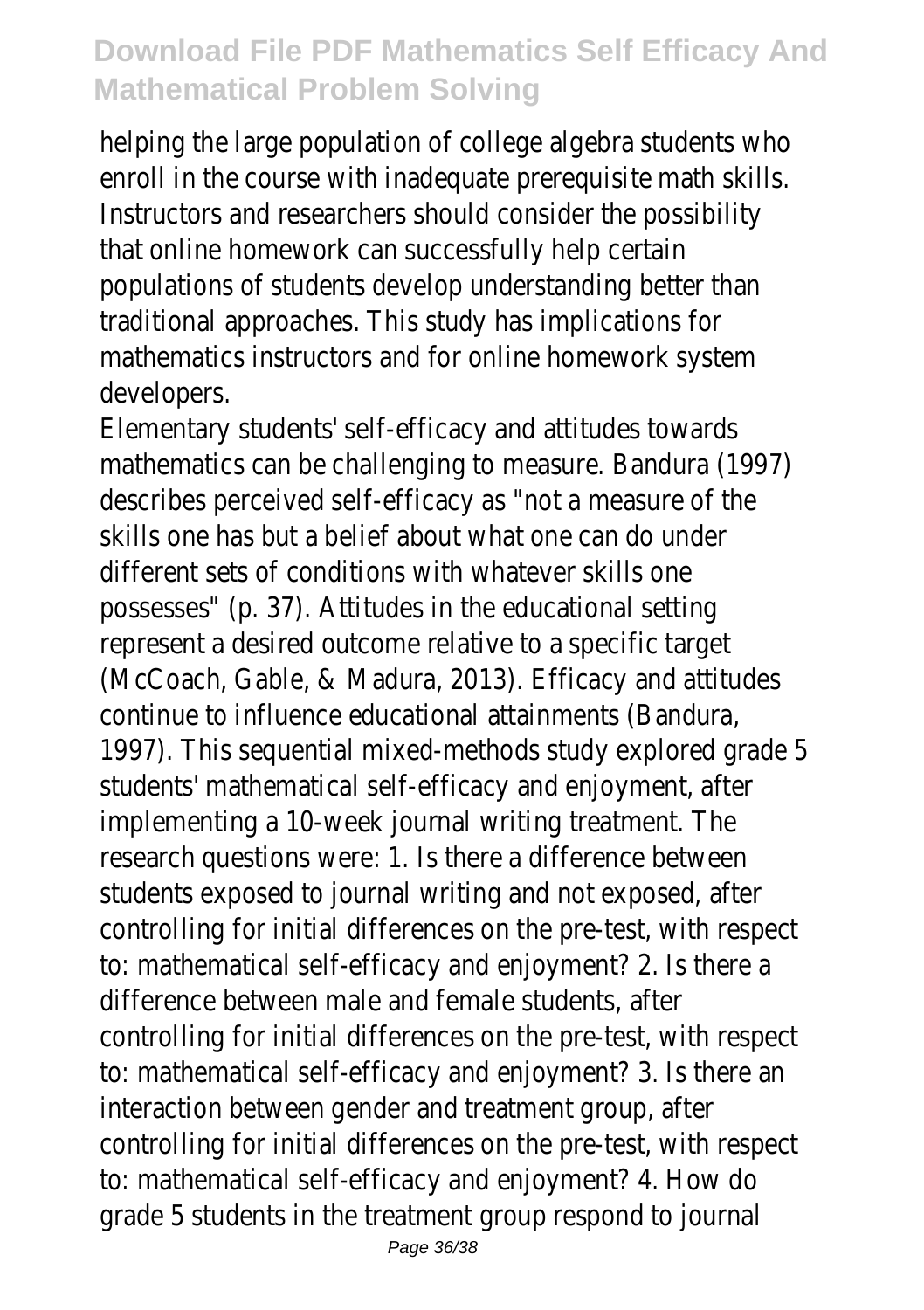writing prompts regarding affective/attitudinal and dispositions in the content of mathematics? 5. In what ways are gender perspectives revealed through the journal writing responses? The instrument was administered to grade 5 participants in the journal writing treatment group (N=79) at one elementary school and the comparison group (N=51) from a comparable elementary school in the same district who were not exposed to the treatment. Two 2-way ANCOVAs revealed no significant differences (p Learning Mathematics SuccessfullyRaising Self-efficacy in Students, Teachers and ParentsInformation Age Publishing ABSTRACT: Community colleges are faced with increasing numbers of students who are unprepared to complete and receive passing grades for college-level coursework. Mathematics is one subject area in which many students often require remediation. Researchers have discussed remedial mathematics in community colleges as it relates separately to mathematical domain knowledge. However, there are no studies which examine how the relationships between and among attitudes toward mathematics, selfefficacy beliefs, and attributions for achievement influence students' acquisition of mathematical domain knowledge. The findings of this study showed that attitudes toward mathematics, self-efficacy beliefs, and attributions for achievement influenced mathematical domain knowledge acquisition among four students. What Is Known, and What is Still Missing Affect and Mathematics Education Raising Self-efficacy in Students, Teachers and Parents An Integrative Psychological Approach Mathematics Anxiety